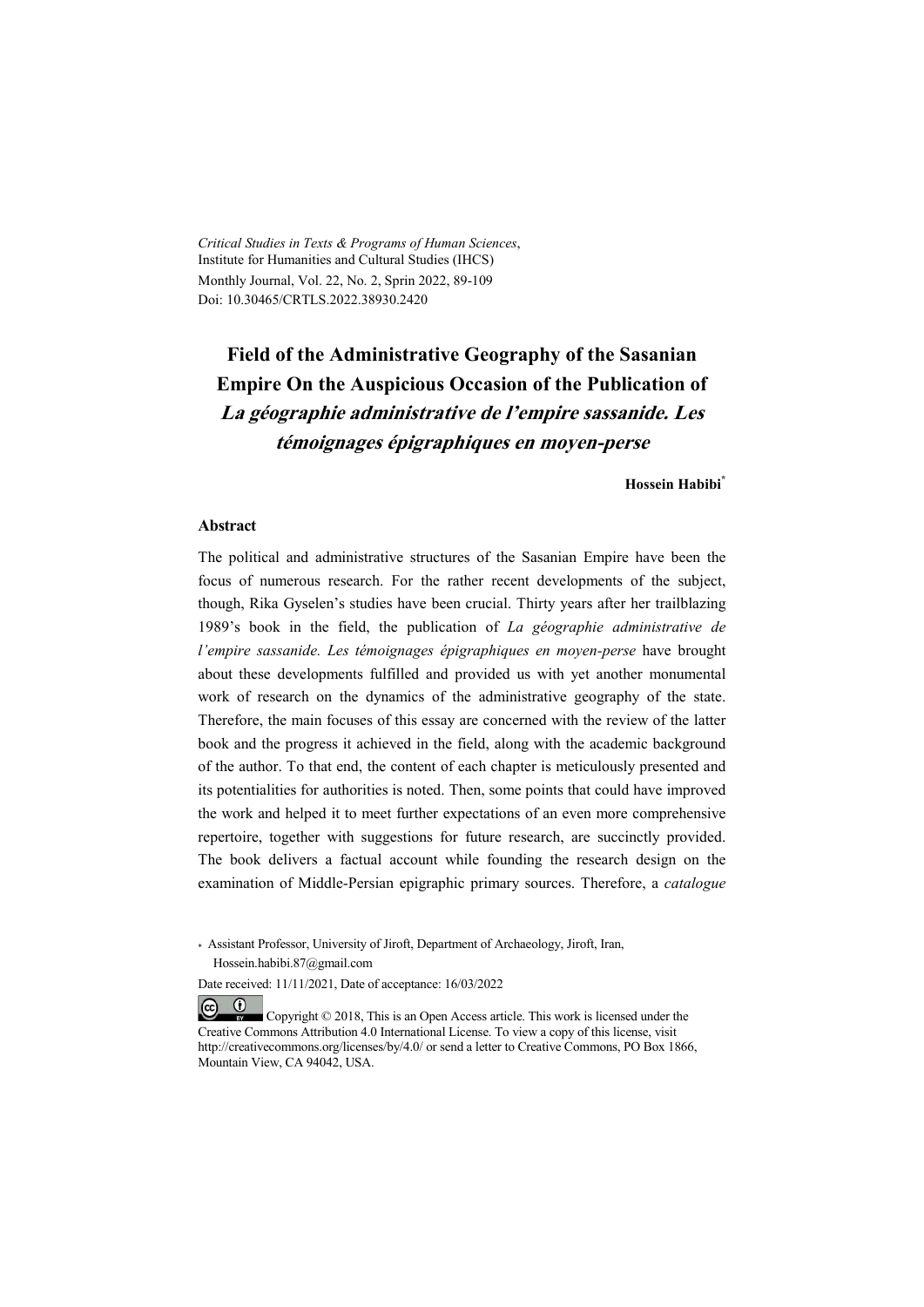raisonné presents a state-of-the-art corpus of Sasanian scholarship according to a diachronic-comparative approach.

Keywords: Administrative Geography of the Sasanian Empire, Epigraphy, Sigillography, Seal, Bulla, Numismatics.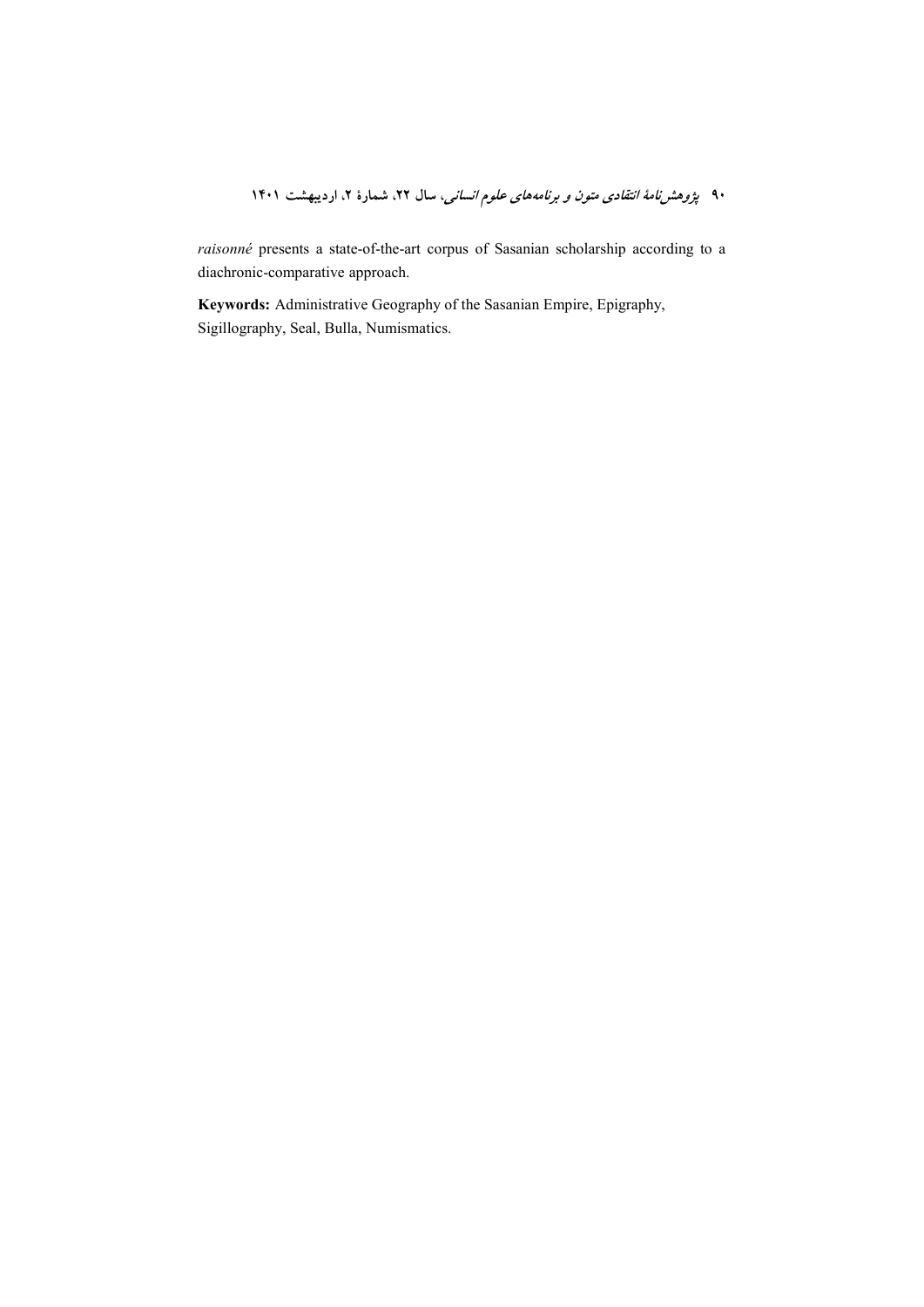*پژوهشنامهٔ انتقادی متون و برنامههای علوم انسانی*، پژوهشگاه علوم انسانی و مطالعات فرهنگی ماهنامهٔ علمی (مقالهٔ علمی ـ یژوهشی)، سال ۲۲، شمارهٔ ۲، اردیبهشت ۱۴۰۱، ۹۱ ـ ۱۰۹

مطالعات جغرافیای اداری شاهنشاهی ساسانی. به بهانهٔ انتشار کتاب La géographie administrative de l'empire sassanide. Les en moyen-perse témoignages épigraphiques (جغرافیای اداری شاهنشاهی ساسانی. شواهد کتیبهشناختی

يارسي ميانه)

حسين حبيبي\*

حكىدە .<br>سامان سیاسی-اداری شاهنشاهی ساسانی از نظر تأثیر و تأثراتش و نیز تحولاتی که آن را بــه دولتی بسیار ساختارمند بدل ساخت، موضوع مطالعات متعـددی بـوده اسـت. در ایـن بـین، يژوهش هاي ريكا گيـزلن در توسـعهٔ ايـن حـوزهٔ مطالعـاتي نقشـي محـوري داشـته اسـت. سی سـال پــس از اولــین کتــاب یادمــانی وی در ایــن بــاره در ســال ۱۹۸۹، انتشــار کتــاب «جغرافیای اداری شاهنشاهی ساسانی. شواهد کتیبهشناختی پارسی میانه» توسط این نویســنده فرصت به ثمر نشستن این توسعهها را فراهم کـرده اسـت. بنـابراین، هــدفهای اصـلی مقالـهٔ حاضر، مـرور کتـاب و تعیـین جایگــاهش در حــوزهٔ مطالعــاتی مربوطــه، در کنــار معرفــی نویسندهاش، است. در این راستا بخشهای گوناگون این کتاب و مطالب مورد تمرکز هر یک به گونهای دقیق ارائه و دستاوردهایش در پیشبرد دانش و کاربردش برای پژوهشگران ذکـر گردیده است. در پایان مقاله نیز به ایجاز پیشنهادهایی برای بعضی اصلاحات و ترسیم نقشـهٔ

> \* استاديار باستانشناسي، عضو هيأت علمي، دانشگاه جيرفت، جيرفت، ايران، Hossein.habibi.87@gmail.com<br>تاریخ دریافت: ۱۴۰۰/۰۸/۲۰، تاریخ پذیرش: ۱۴۰۰/۱۲/۲۵

 $\odot$ Copyright © 2018, This is an Open Access article distributed under the terms of the Creative Commons Attribution 4.0 International, which permits others to download this work, share it with others and Adapt the material for any purpose.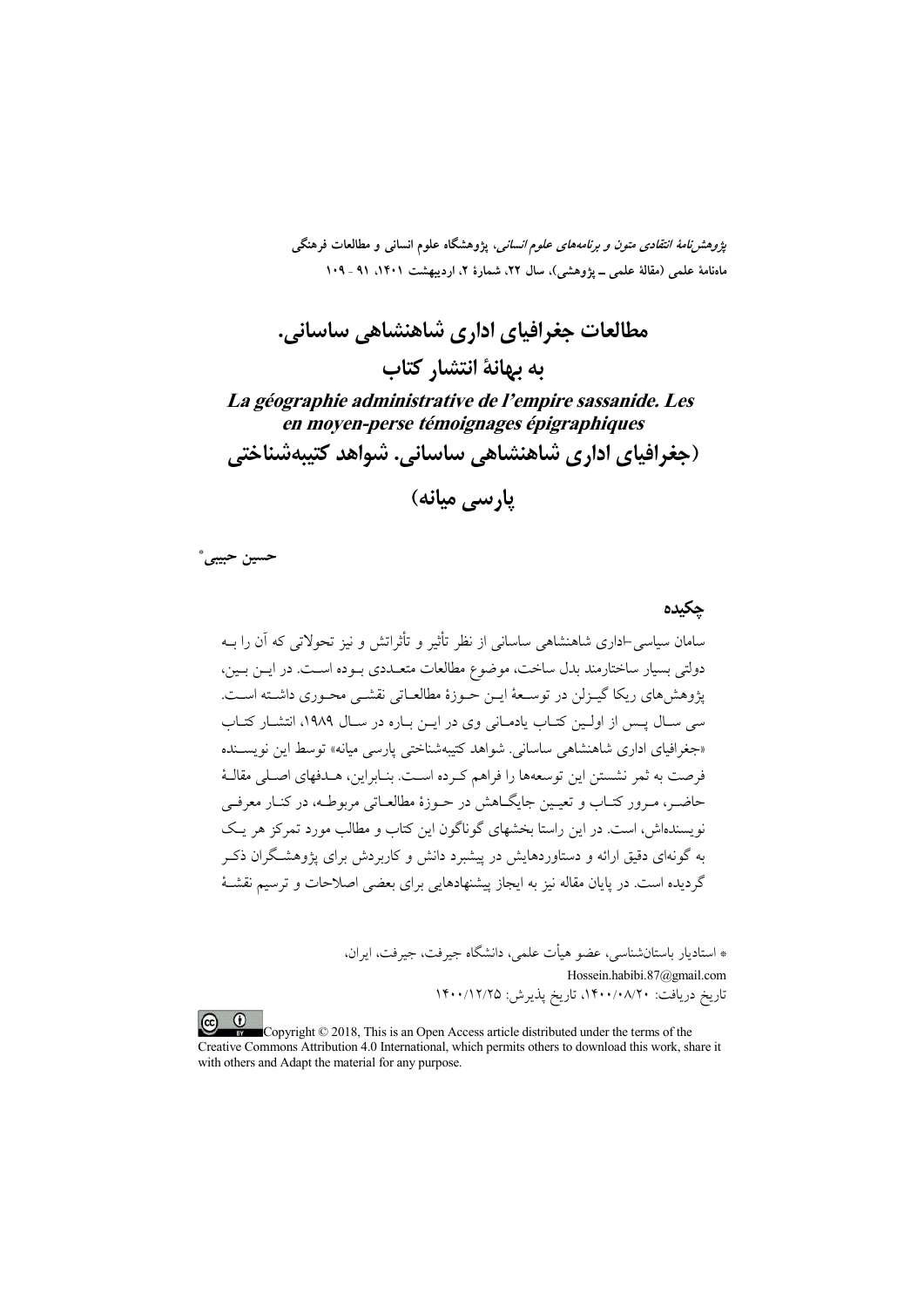راهی برای پژوهشهای بعدی فراهم گردیده است. بـا مـرور ایــن کتــاب درمـی یــابیم کــه نویسنده روش پژوهشش را بر پایهٔ مطالعهٔ تطبیقـی و درزمـانی منـابع اصـلـی کتیبــهشـناختی پارسی میانــه نهـاده اسـت. بنــابراین پیکـرهٔ کامــل دادههــا در دو کاتــالوگ جــامع همـراه بــا توضیحات زبانشناختی و تاریخی فراهم شده و مدارکی متقن برای جغرافیای اداری دولت ساسانی و یوپاییهای آن ارائه گردیده است.

**کلیدواژهها:** جغرافیای اداری شاهنشاهی ساسانی، کتیبهشناسی، مُهرشناسـی، مهـر، گِــل مُهـر، سكەشناسى.

# ۱. مقدمه: دستاوردهای ریکا گیزلن در مطالعات جغرافیای اداری شاهنشـاهی ساسانى

سامان سیاسی شاهنشاهی ساسانی از آن نظر که تمایزهایی در ساختار و سـازماندهی نسـبت به حکومتهای پیش از خود در خاور نزدیک و نیز تأثیراتی چشمگیر بـر نظـامهــای صــدر اسلامی داشته، مورد بررسی قرار گرفته است. در عین حال این نکته نشان داده شــده کــه آن نظام دیوانسالاری کارآمد در دورهٔ فرمانروایی ایـن سلسـله دچـار تحـولاتی شـده چنــانکـه ســاختارهای سیاســی، اداری، نظــامی و اقتصــادی ساســانی متــأخر از نمودهــایی، متمــایز از سدههای پیشین (سوم تا پایان پنجم میلادی) این حکومت بوده است.

در این راه، پژوهشهای بنیادین ریکا گیزلن بسیار راهگشا بوده است. تا پیش از او، اســاس مطالعات جغرافیای اداری و تاریخی ساسانی را شـواهد تـاریخی پسـینی کـه در سـدههـای آغازین و میانهٔ دوران اسلامی نوشته شده بودند، در کنار اطلاعات محدودتر سکهشـناختی و اختصــارات مكــان ضــرب كــه تنهــا از ســدهٔ يــنجم م. اضــافه شــدند، تشــكيل مــىداد (Gignoux 1992: 242). اما در مطالعات گیزلن توجهی نسبتا بی سابقه به طبقـهبنـدی منـابع و دادههــا شــده اســت. ابــن بــه آن معناســت كــه در عــبن حــال كــه اســناد تــاريخي ناديــده گرفته نمی شوند، اطلاعات آنان به عنوان شواهدی موازی و مکمـل تنهـا در درجـهٔ اهمیتــی ثانويه نسبت به منابع اصلي و در كنار آنها بررسي مي شوند. هر چند كه مرز بين منابع اصــلي (primary sources) و ثانويه در همهٔ موارد كاملا آشكار نيست امــا شــايد در تعريفــي ســاده و کلـے تبـوان دادہھــای اصــلی را آن دســتهای دانســت کــه از مــواد فرهنگــی ساســانی بهدست می]یند. در مورد موضوع مورد بحث، میتوان مهمترین ایــن مــواد را در ســه دســتهٔ کتیبههای پادمانی، شواهد نوشتاری و شمایل نگارانهٔ مهرها، اثرمهرها و سکههــا و در مــواردی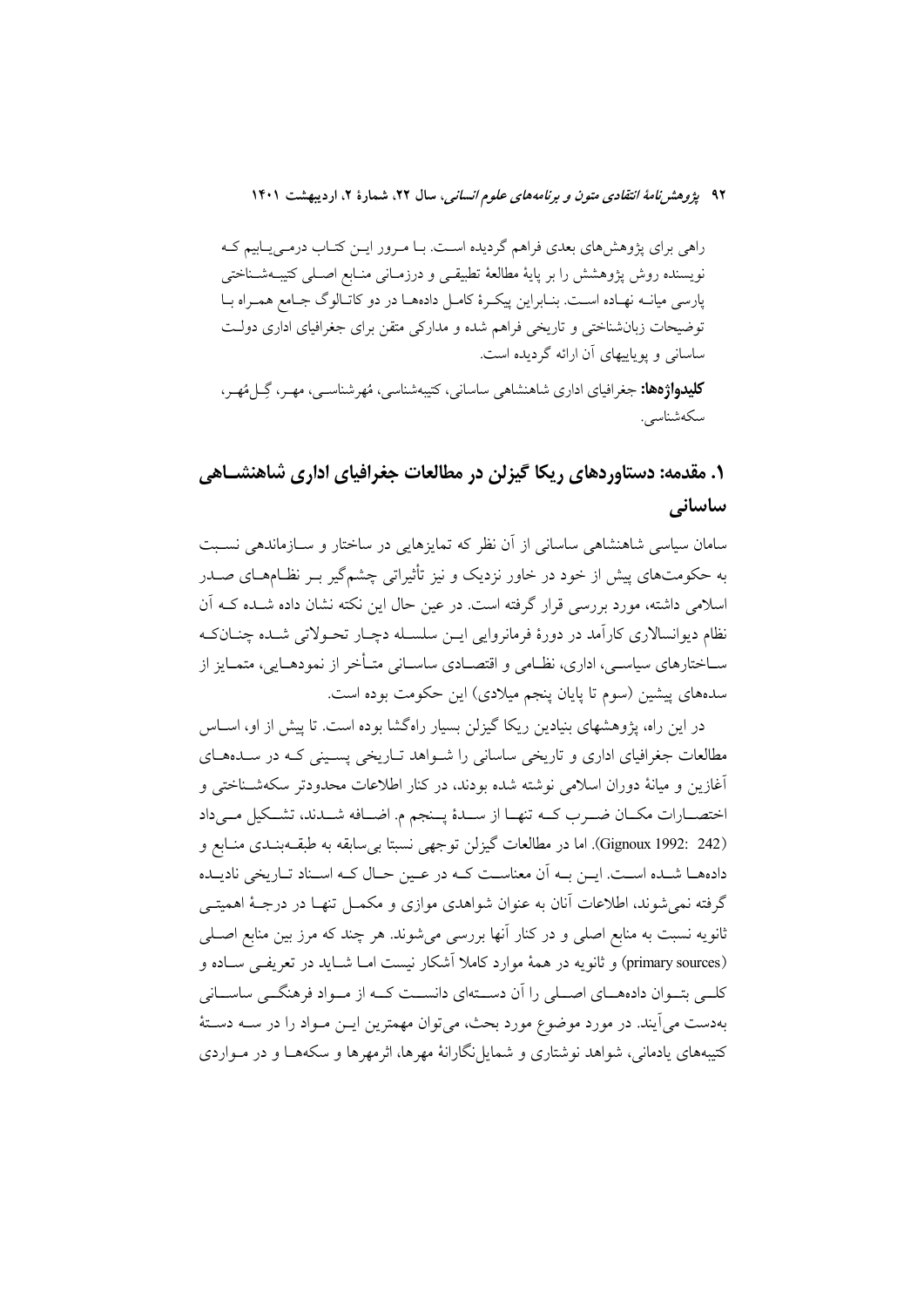ظروف فلزی جست. هرچند که گیزلن در راه گسترش پیکرهٔ (corpus) منابع اصـلی مربوطـه نیز نقشی مهم را در طی دهههای فعالیتش ایفا کرده (بنگرید به پایینتر)، اما قابل اشــاره آنکـه وی در این راه بر شانهٔ افرادی ایستاده که پیشتر راه را تا حدی هموار سـاخته بودنـد. از ایــن میان تنها در ارتباط با مُهرشناسی (sigillography) ساسانی، می توان به ویژه به ریچارد فـرای براي انتشار مجموعههاي فروغي (1968) و قصر ابونصر (1973)، ديويد بيــوار (1969) بـراي فراهم کردن کاتالوگ مهرهای ساسانی موزهٔ بریتانیایی و گوبل (1976) که آرشیو گلءهرهــای ساسانی متأخر تخت سـلیمان را منتشـر سـاخت، اشـاره کـرد. همینطـور شـماری دیگـر از مطالعات مهم اولیهٔ مرتبط عبارتند از مطالعهٔ کتیبههای پارســی میانــهٔ مهرهــای مجموعــههــای دانشگاه پیل به دست چـارلز تُــری (1932)، مجموعــهٔ مــوزهٔ دولتــی هرمیتــاژ ( & Borisov Lukonin 1963)، نمونههاي موزهٔ هنر مترويليتن و مجموعهٔ مـور توسـط برانـر (1978؛ 1979؛ همچنین بنگرید به 2008که کار وی بر تقسیمات اداری و جغرافیـای تــاریخی در قلمــروی ساسانی است) و انتشارات فیلیپ ژینیـو کــه ســوای کتیبــههــای یادمــانی و متــون مــذهبی و اقتصادی پارسی میانه، از جمله شامل معرفی مجموعـههـایی از گــلمهرهـای اداری (2005و 1980a؛ Gignoux 1978، همينطور بنگريــد بــه 1987 Gignoux & Gyselen 1982)، بررســي نامها و عنوانها –خواه شخصی و خـواه جـایiام –و جغرافیـای تـاریخی دورهٔ ساسـانی (بهعنوان نمونه بنگريد به 2010؛ 1980؛ 1974؛ Gignoux 1971) مــي شــود. يژوهشــگر أخيــر، استاد مطالعــات كتيبـــهشناســـي (epigraphy) پارســـي ميانـــهٔ گيــزلن –و البتــه كتيبـــهشناســـي مهرشناختی او (see Gyselen 2019: ix) - و از قضا کسیست که اولین کتاب ( Geógraphie (administrative de l'empire sassanide: Les teḿoignages sigillographiques) از دو اثـــــــــــــــــــــــــــ یادمانی نویسنده که معیار مطالعات تاریخ اداری دولت ساسانی هستند، در سـال ۱۹۸۹ بـه او تقــديم شــده اســت. ايـــن اثــر نمونــهٔ نخســت و پيشــگام كتــاب موضــوع مقالــهٔ حاضــر La géographie administrative de l'Empire sassanide: Les témoignages épigraphiques) en moyen-perse) شمر ده می شو د.

برای جلوگیری از انحراف از موضوع مورد تمرکز و اطالهٔ کلام، در اینجا بیش از ایــن بــه پیشینهٔ چنین مطالعاتی پرداخته نمی شود. موضوع پژوهشهای مؤلـف کتـاب مــورد نظـر نیــز مطمح توجه اين نوشته نيست اما آگاهي نسبي از پيش(رمينهٔ تحصيلي و تأثيرات يذيرفتهشـدهٔ وي به خواننده كمك ميكرد كه رويكرد كلبي او در ارتبـاط بــا جغرافيــاي اداري و سياســي ساسانی را آنچنانکه در نوشتههایش، از جمله کتاب مورد بررسی، بازتاب یافته بهتـر دریابــد.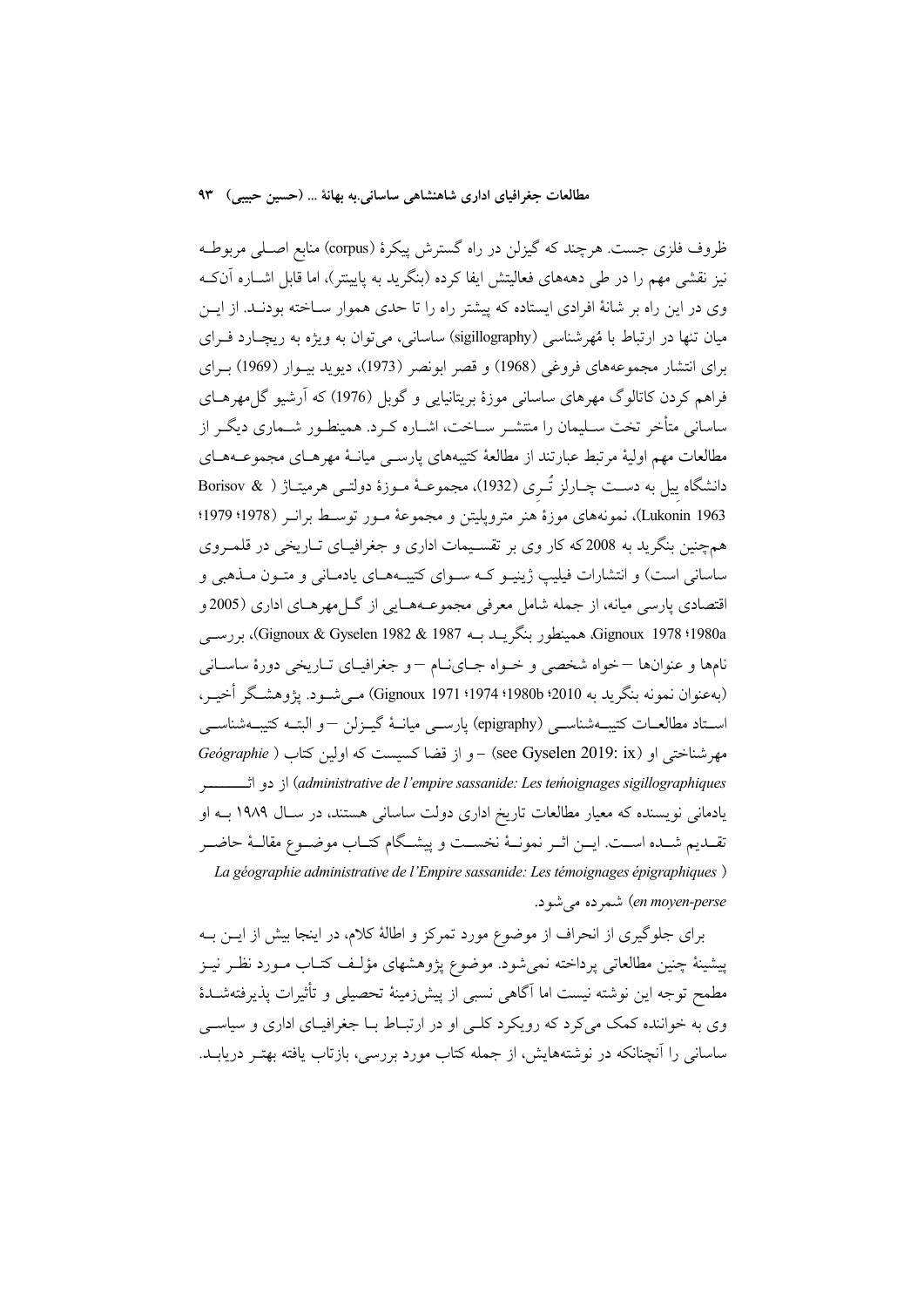از این رهگــذر اســت کــه نکتــهٔ گفتــهشــده دربــارهٔ روششناســی ایــن کتــاب را نیــز بهتــر درک می کنیم. این روش که به طور کلی در چند دههٔ یژوهش مداوم گیـزلن از دهــهٔ هفتـادم سدهٔ پیشین میلادی پابرجای مانده و به شکلی چشمگیر موفق از کار درآمـده بــر ایــن اصــل استوار است که بهرهگیری از تنوع منـابع اصـلی و اسـتنتاج و تفسـیر بـر اسـاس گونـههـای متفاوت دادههایی که هر نوع از این مواد فراهم میکند بـرای دسـتیابی بــه نتـایجی فراگیرتـر ضرورت دارد. نیازی به گفتن نیست که پیش نیاز این رویکرد، تسلط نویســنده بــر ایــن مــواد گوناگون که دارای طبیعتی متمایزند، است (146 .Wiesehöfer 2020). این چیزی است کـه در قالب انتشارات گیزلن در معتبرترین سطح مطالعات سکهشناسـی، چــه در پــروژهٔ تحقیقــاتـی Schindel et al. ) (Sylloge Nummorum Sasanidarum/SNS) دردآوری سکههای ساسانی 2014؛ Alram & Gyselen 2003؛ 2012؛ Alram et al. 1997) و چــه بــه شــكل تـكـنگــاري (از جمله بنگر بد به 2010 و 2004 2003 1990؛ 1980؛ 1986؛ 1984، 1984؛ 1981؛ Gyselen 1977)، و مهر شناسی (از جمله نگریب ب 2020b و Khosrowzadeh *et al.* 2020a) Ghasemi 2019 2019 38 Gyselen و 2017؛ 2012؛ 2008؛ 2007؛ 2002؛ 2002؛ 2001؛ 2001؛ 2001؛ 2001؛ 2000؛ 1993؛ 1983؛ Gyselen 1989a) دورة ساسياني نمبود يافتيه است. بنياراين جنبان كيه گفته آمد، در کنار اشارات منابع تاریخی از سنن گونـاگون پارســی میانــه؛ ارمنــی؛ اســلامی و وقايعنامهها (chronicles)، شهادتنامهها (martyrdoms) و قــديسiامــههـاي (hagiographies) سوری، اساس مطالعات جغرافیای اداری گیزلن، به ویژه در کتاب مورد نظر، بر منـابع اصــلی کتیبهشناختی پارسی میانه اعم از کتیبههای یادمانی سلطنتی و غیرسلطنتی، مـواد مهرشـناختی و سکهشناختی –به ویژه مهرهـا و گــا مهرهـای اداری (administrative seals and bullae) – نهاده شده است.

# ۲. کتاب «جغرافیـای اداری شاهنشـاهی ساسـانی. شـواهد کتیبـهشــناختی یارسی میانه»

چنــانکــه نویســـنده در پیشـــگفتار کتــاب آورده (Gyselen 2019: vii–viii)، کشــف آثــار كتيبهشناختى جديد و توسعهٔ چشمگير اطلاعات بالقوه دربارهٔ ســاختارهاي اداري ساســاني از زمان انتشار کتــاب اول مــذکور در بــالا در ۱۹۸۹ (Gyselen 1989a)، گــواه ضــرورت انتشــار کتــاب «جغرافیــای اداری شاهنشــاهی ساســانی. شــواهد کتیبــهشــناختی پارســـی میانـــه»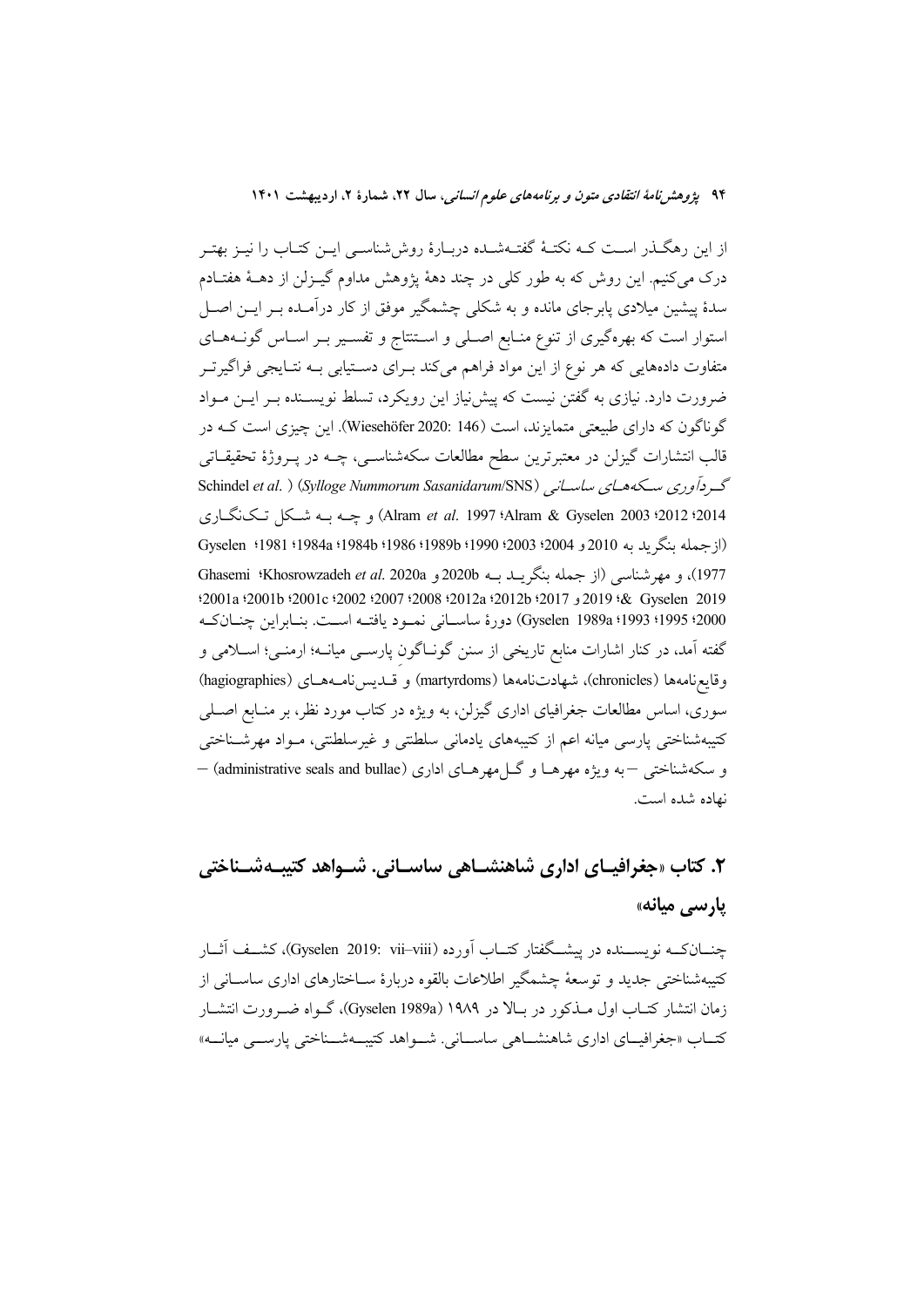(Gyselen 2019) بوده است. در اینجا با مرور این نسخهٔ روزآمد و کیفیت چشـمگیرش، ایـن اتفاق با قدری تأخیر مغتنم شمرده می شود.

کتاب تحت مرور بــا ۴۶۲+۴۶۲ صــفحه، از انتشــارات گــروه مطالعــات تـمــدن خاورميانــه (Groupe pour l'Étude de la Civilisation du Moyen-Orient/GECMO)، زيرمجموعــهاى از مركز پــژوهش علمــي ملــي فرانســه (Centre national de la recherche scientifique/CNRS). اسـت. ايــن كتــاب بــه عنــوان شــمارهٔ بيســت و يــنجم ســرى كتابهــاي رس اُرينتــالِس (Res Orientales) منتشر شده که مختص مطالعات ساسانی و پارسی میانه و یکسی از بهتـرین دورههای ویرایش شده در این رشته است. این سری کتابهـا پـیش از هـر کـس بـه همـت و سردبیری خود ریکا گیزلن در اَن گـروه مطالعـاتی و زیـر هــدایت مــدیر مســئول و همســر دانشمندش، پوسف منصف، بــه مــدتی نســبتا دراز از ســال ۱۹۸۹ تــا کنــون و بــا همکــاری انتشارات پیترز در بالاترین سطح بین|لمللی به جامعهٔ علمی عرضه شده است.

از نظر ویژگیهای ظاهری، جلد کتاب در تطابق با طرح و فونت حروف شیوهنامـهٔ ســری کتابهای رس اُرینتالِس و در کیفیتی بالا ارائه شده است. در حالیکه پس زمینــهٔ سراســر ایــن جلد با طرح مهرهای اداری متنوعی که در ردیفهای منظمی تنظیم شدهاند پوشـانده شـده، در پیش(زمینه، هفت نمونه از مهرهای رسمی دیوانسالاران بـر روی جلـد و در پشـت، دو روی دو سکهٔ ساسانی به همراه بازنویسی کتیبهای به پارسی میانه آمده است.

متن را مجموعـهاي غنـي و يرشـمار از جـدولهـا، تصـويرها، نقشـههـا و طـرحهـا همراهی می کنند که در درک تصویری اطلاعات ارائهشده توسط خواننده بسیار مفید هستند. ايــن تصــويرها و جــدولها بــه همــين انــدازه در ارتبــاط بــا يژوهشــهاي پيوســتهٔ اَينــده نيــز اهمیت دارند چرا که اضافه کردن دادههای جدیـدی کـه کشـف و معرفـی مـیشـوند را بـه مجموعهٔ مواد کتیبهشناختی پارسی میانهٔ در دسترس به آسانی ممکــن مــیکننــد. همــینطـور وضوح و دقت بالای طراحی جزئیات آثار، به ویژه مهرها، اثرمهرها و سکههـای گونـاگون. منبعی برای یژوهش حوزههای یژوهشی دیگر مطالعات ساسانی از جملـه زندگینامـهنویســی نخبگان (prosopography)، تاریخ هنر و ادیان را فراهم کرده است. نقشههای ارائهشده شــامل چند دستهٔ متفاوتند که نشاندهندهٔ تصدیق مدارک برای مواردی گوناگوننـد، از جملــه دیــوان خاصی در قلمرویی ساسانی، قلروهای اداری در سطوح گوناگون *کوست*، منطقه، استان و بخش در درون مرزهاي دولت ساساني و نيـز حـوزهٔ اداري ديوانهـا در سـطوح و ابعـاد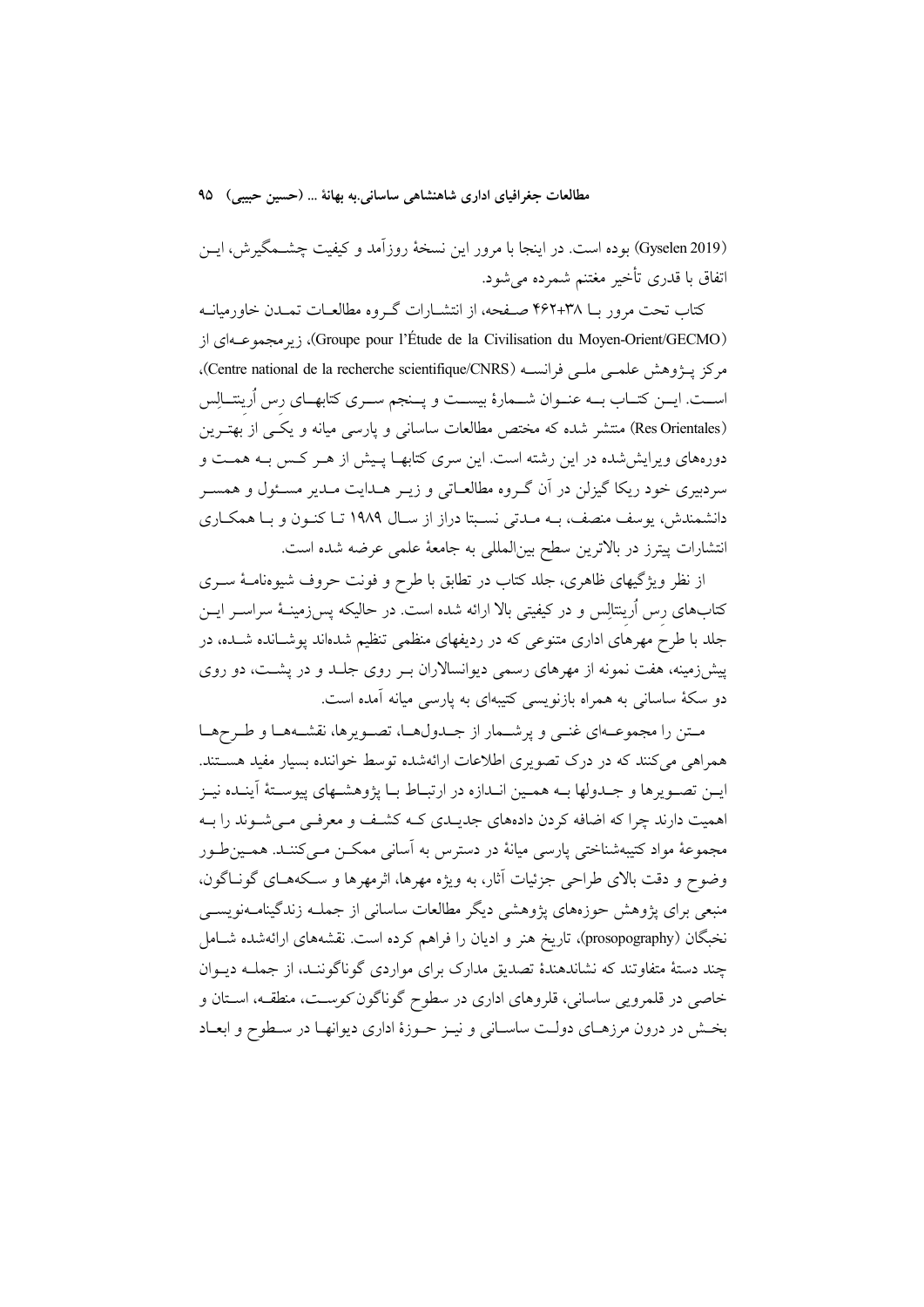جغرافیـایی مختلـف. طـرحهـا نیـز اَن مهرهـا و اثرمهرهـای اداری و رسـمی و سـكههـای ضربشده در قلمروهايي خاص هستند.

## ١.٢ بدنة اصلى كتاب: مقدمه و فصلها

نویسنده در سیری قابل انتظار، در آغاز در مقدمهٔ کتاب (ibid: 1–18) به توضیح مطـالبی کلــی که پیش نیاز مطالعهٔ کتاب و فهم روششناســی آن در ارائــهٔ شــواهد و توضــیحات و تفاســیر متعاقب هستند، میپردازد. پیش از هر چیز منبعشناسی و آسـیبشناسـی انـواع منـابع اصـلی یارسی میانه آمده که چالشهایی که مسائل و جانبداریهای هر دسته از آنان در به کارگیریشــان در بر دارد را به بحث میفهد. نکتهٔ قابل اشاره آنکه برخلاف نظر برخی، شواهد مهرشـناختی جدید نشان می دهد که با وجود اصلاحات اداری، اقتصادی و نظامی آغاز شـده از دورهٔ دوم حكومت قبـاد اول (۵۳۱-۴۹۹ م.) –و ادامـهيافتـه در زمـان خسـرو اول انوشـيروان (۵۷۹-۵۳۱م.) – همچنان پیوستگیها در ســاختار اداری و جغرافیــای سیاســی بــین دوران متقــدم و متأخر ساسانی قابل پیگیری هستند که نمونهاش در مورد تصدیق مهر دیــوان مــدنی شـــهرب (šahrab) – كه مسئول ادارهٔ نوعی از استانها موسوم به *شهر (šahr*) بوده (11–10 :see ibid: 10) –برای گی (Gay) و همدان (Hamadān) هم در سدهٔ سوم و هم قرن ششـم مـیلادی اسـت  $(ibid: 2, 333, n, 4)$ 

سیس به مجموعهٔ اصطلاحات فنی به کار رفته در کتاب، عنوانهـا و اصـطلاحات پارســی میانه از جمله برای تعیین انواع واحدهای ارضی اداری-دیوانی، دیوانها – مؤسسات اجرایسی و اداری دولت –و حوزههای محفوظهٔ هر یکشان اشـاره مـیشـود. همچنـین در اینجـا بـه اصطلاحات مورد استفاده برای تعیین سلسلهمراتب در بخش بندی ارضی اداری پرداخته شـده که بر این اساس اَشکار می شود که نظام سهگانهٔ منطقه، استان و بخش کـه پیشــتر در ارتبــاط با رتبهبندي قلمروهاي ساساني پيشنهاد شده بود، با توجــه بــه اَخــرين توســعههــا در حــوزهٔ مطالعاتی مهرشناسی مهرهای اداری و رسمی دورهٔ ساسانی متأخر، به ویژه اثرمهرهـای اداری نهـاد چهارگانــهٔ/*یــران.ســیاهباد (Ērān-spāhbed*) کــه در دورهٔ خســرو اول انوشــیروان بنیــان نهبادهشبده (ibid: 8, 12, 14 & 127; also see Gyselen 2001a & 2001c)، از سبال ۲۰۰۱ سا اضافه شدن دو مورد دیگر در سطوح جغرافیایی بزرگتر، در پنج رتبه مطالعه میشود. ایــن دو به ترتیب با دو نام پارسی میانهٔ «کوست» (kust) یا منطقـهٔ بـزرگ و پنجمـین و وسـیعتـرین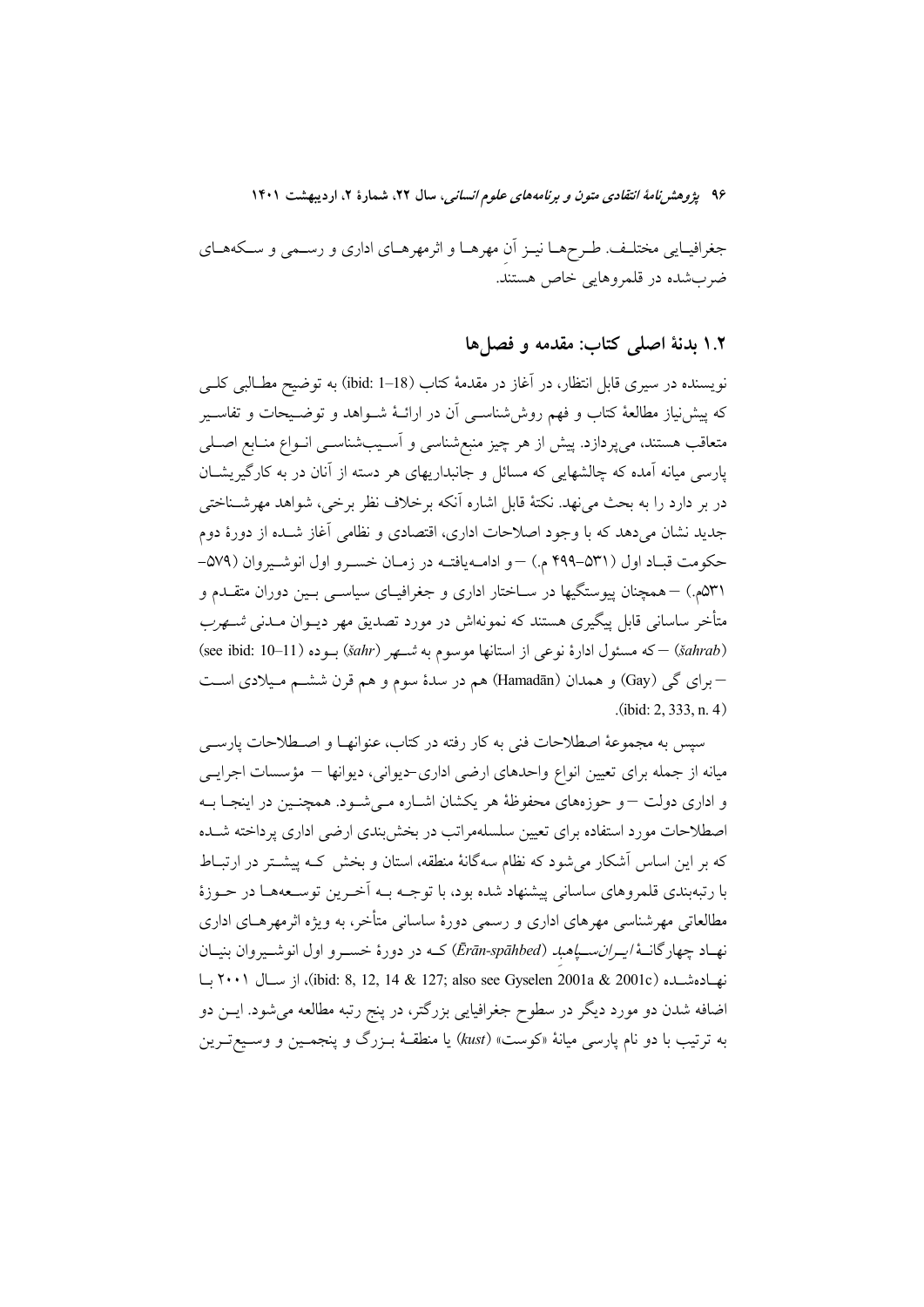أنها كه بــه دليــل مشـخص نبــودن اصـــطلاح اصــلى أن بــا عنــوان «منطقــهٔ بســيار بــزرگ» معرفي شـده، هســتند (4 :ibid). ديوانهــاي گونــاگون نيــز در ســطوح مختلـف فرامنطقــهاي، منطقهای، استانی و محلی فعال بودهاند. مهرها/اثرمهرهای اداری نشان میدهند که دیوان های زربــلد (zarrbed)، واســـيوهرگانفرَمــادار (wāspuhragān-framādār)، مرزبــان (marzbān) و *آمارگر (amārgar)* در سطح منطقهای فعالیت میکردهاند که محدودهای فراتـر از یـک اسـتان را در بر میگرفته است (به عنوان نمونه بنگریــد بــه ibid: 200). بــه عنــوان مثــال، ایــن نکتــه توسط مهر دیوان *آمارگری* که حاوی جاینامهای منطقـهٔ خوزســتان (Hūzestān) و مهرگــان-كدگ (Mihragān-kadag) است (159-159 & 17) (Gyselen 2019: 7) يـا مهـر *آمـارگر* ارمـن (Armen)، شهر مغــان (Šahr-ī-Mūgān) و بازاهــا (Bāzāhā) و كوســت آدُربادَگــان (-Kust-ī Ādurbādagān) که اولین و آخرینشان بی شک قلروهایی از به ترتیب *انایرانشتهر و ایرانشتهر* محسوب مي شدند (ibid: 12)، ثابت مي شود.

در ادامهٔ این بخش، واژههای گوناگونی که در متون و منابع کتیبـهشــناختی پارســی میانــه برای نامیدن انواع حدود اداری به کار رفتهاند و سپس دلایل برگزیدن نامهـای بــهخصــوص گفتهشده در بالا برای پـنج محـدودهٔ ارضــی-اداری توضــیح داده شــده اســت (ibid: 8–12). همین طور بـه سـاختار اداری دولـت ساسـانی و شـبکههـای پیوسـته و حـوزههـای نفـوذ دیوان سالاران و صاحب منصبان عالیرتبهٔ آن، در کنار شبکهٔ ارضی کلیسـای نسـطوری پــارس، يرداخته (17–ibid: 12) و در يايان مقدمه، ساختار كتاب ترسيم شده است (idem).

دو فصل اول و دوم کـه روي هـم ٣٠۴ صـفحه از ايـن کتـاب ٥٠٠ برگـي را بـه خـود اختصــاص دادهانــد، دربر گیرنــدهٔ بدنــهٔ اصــلی آن هســتند کــه کلیــهٔ مــواد مــورد مطالعــه را ارائه میدهد. چنانکه نویسنده توضیح میدهد (ibid: viii)، هدف از انتشار کتاب ارائــه کــردن منــابع پارســـی میانـــهای بـــوده کـــه شــــواهدی مـــتقن از ســـازماندهی اداری شاهنشـــاهی ساسانی هستند. این مدارک بـا چیــزی کــه از آن اطــلاع مــیدهنــد همزمــان بــوده و هــم از این روست که بهترین مواد در دسترس برای مطالعهٔ این موضوع به شمار مــی رونــد. اکثریــت قاطع این شـواهد از حـوزهٔ دولـت ساسـانی هسـتند: کتیبـههـای سـلطنتی، مهرهـای اداری (sceaux administratifs)، مهرهای رسمی (sceaux officiels) دیوانسالاران عالی رتبـهٔ دولتـی و سکههای ضربشده. بنابراین در سیری منطقی ایـن کـار در قالـب دو کاتـالوگ جـامع بـا توضیحات مفصل از کلیهٔ دادههـای در دسـترس (catalogue raisonné) بـرای معرفـی همـهٔ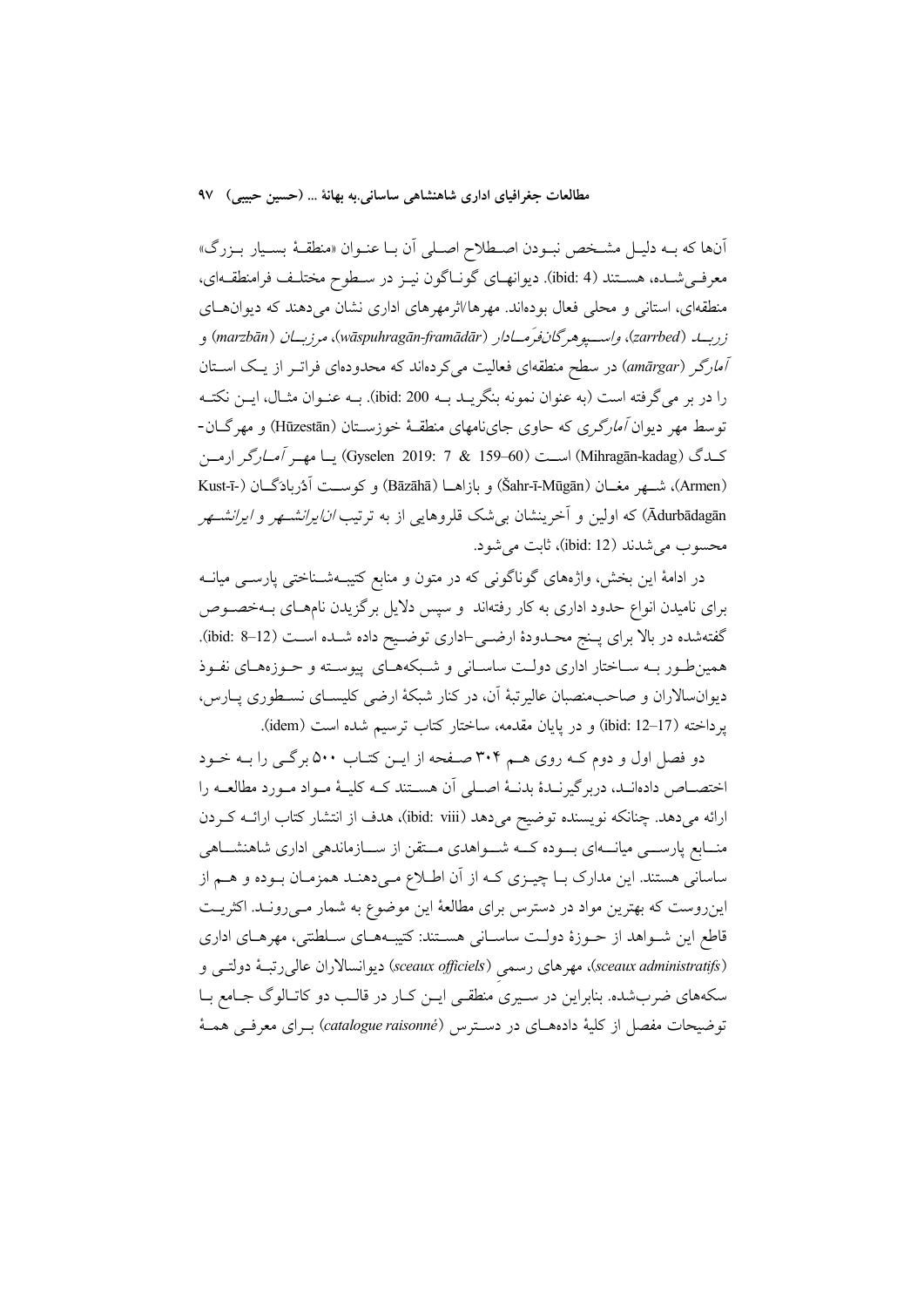اجزاء اداری سراسر قلمروهای شاهنشاهی ساسانی و با ارائهٔ پادشـاهیها، منـاطق، اسـتانهـا و كوست بـه ترتيـب حـروف الفبــا در فصــل اول (250–10 ibid: 19) و ذكـر ديوانهــاي دولــت و ديوانسالاران مسئول اين ادارات در فصل بعدي، دوم، (323–351 :jbid: انجـام شـده اسـت. این کاتالوگها با طرحهای مهرهای اداری و رسمی (و در مـواردی سـکههـای کارگـاههـای مرتبط)، نقشههای جغرافیایی، استنادها، ارجاعــات و یادداشــتها و تفاســیر مکفــی تــاریخی و زبانشناختی دربارهٔ واحدهای اداری قلمروهای مختلف و دیوانها و دولتمردان همراه هستند. در فصل دوم به ۱۹ عنوان دیوان گونـاگون کــه توســط منــابع کتیبــهشــناختی پارســی میانــه تصدیق شــدهانــد، پرداختــه شــده اســت. بسـیاری از ایــن دیوانهــا در دورهٔ هخامنشــی نیــز وجودداشته که با استمرارشـان در دورهٔ اشـکانی در سـازماندهی اداری دولـت ساسـانی نیـز لحاظ شدهاند. دیگر دیوانها در دورهٔ ساسانی به ویژه از سدهٔ ششم م. و بـا اصـلاحات اداری شاهنشاهی شکل گرفتهاند (ibid: 251). قابـل اشــاره آنکــه در ایــن فصــل اطلاعــات دربــارهٔ دیوانهایی از سلسلهمراتب اداری مختلف که تا کنـون بـرای قلمروهـای گونـاگون تصـدیق نگردیده بودند، با استنادهای پیوسته فراهم گردیده و بر روی نقشههایی دقیق و ویژهٔ هریـک نشان داده شدهاند.

شواهد تازهبدستآمده برای جاینامهایی که خود یا وضعیتشان پسش از ایـن در سـامان اداری ساسانی ناشناخته بود، بخش مهمی از فصل اول را به خود اختصـاص مـیدهـد. ایــن بهعنوان نمونه در مورد استان ابهر (Abhar, `Phl) صادق است کــه تــا پــیش از مقالــهٔ مهــم و ويژهٔ گيزلن (2001b)، در منابع اصلي تنها از طريق مهر اداري همدانكوستِابهـر (-Hamadān kust-ī-Abhar) شـناخته شـلـه بـود (Gyselen 1989: 49–50; see also Huyse 1996: 328–29). باتوجهبه شواهد مبنی بر استان بودن همـدان و ابهـر –در قالـب یـک مهـر رسـمی *موبـد* و چند مهر اداری دیوان تمووه (mowūh) که در ۱۹۸۹ در دست نبودنـد، نویسـنده ارتبـاط بـین مهر ها/اثر مهر هاي جايiامهاي همدانكوستِشهر ستان (Hamadān-kust-ī-šahrestān)، همـدان-کوستابهر، همدان و ابهر را روشن میکند. بـر اسـاس شـواهد کتیبـهشـناختی سـدهٔ سـوم اطمینان داریم که جای نام همدان پیش از همدان کوست شهر ستان به کار می رفته ( .SKZ §48 Huyse 1999) است. همینطور دادههای سکهشناختی مدارکی از اصلاحات اقتصـادی اوایـل سدهٔ ششم م. را در ایــن بــاره بــا یــک دورهٔ گــذار از جــایگزینی اختصــار AH بــا AHM بــر سکههای ضرب کارگاه همدان فراهم می کنند که می تواند همزمان بــا تغییــر وضــعیت اداری استان همدان به استان همدان کوست شهر ستان بو ده باشـد (Gyselen 2019: 98). از ایـن رو،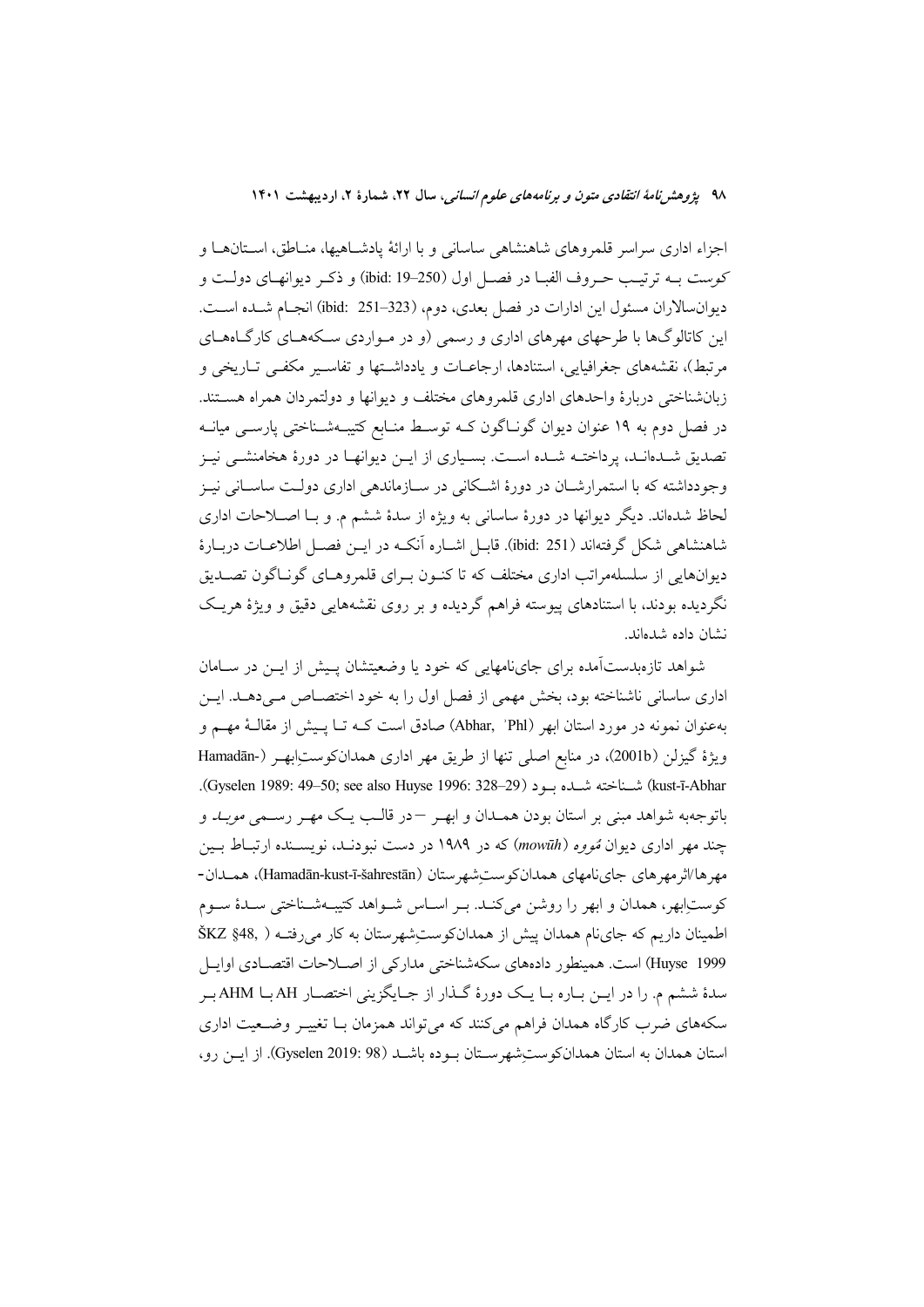به احتمال زیاد نامهای ابهر و همدانکوستِابهر نیز بـرای محـدودمای واحـد در زمـانهـایی متفاوت، با تقدم جایiام اول، به کار رفته است. بنابراین استدلال منطقی منتج کـه بـر ایـن اساس می توان در نظر گرفت آن است که با پیادهسـازی اصـلاحات و بازسـازماندهی اداری سدهٔ ششم م.، در حدود ۵۴۰ م.، ابهر و همدانشهر ساسانی متقدم که استانهایی همسـایه امـا متمایز بودند، به عنوان همدانکوستِشهرستان به مرکزیت، *شهرستان*، شـهر همدان/همـدان-فراخ5َ (Hamadān-frāx-kar) و همدانكوســتابهـر بــا *شهرســتان* ابهـر بــه عنـوان مركــزش ادغام شدند (102 & 100 ,8–97 (ibid: 29, 97). دستاوردهايي مشــابه بـا نمونــههـاي ذكرشــده در ارتباط با جایiامها، موقعیت، حدود، اجزاء و تغییرات آنهـا در طـی دورهٔ ساسـانی براسـاس دادههای مهرشناختی، سکهشناختی و کتیبهشناختی در این فصـل بسـیار اسـت کـه ذکرشـان گرچه که به همین اندازه مهم و جالب می بود از حوصلهٔ این مقال بیرون است (برای مطالعـهٔ بسپشتر بنگريــد بــه 205 & 33–30 ,110, 127, 130–68 .jbid: 68). همينطــور در مــواردي بــه شفافسازي مطالب ضد و نقيض متـون غيركتيبـهشـناختي اواخـر باسـتان ( late antique anepigraphic texts)، به ویژه در شهرستانیهای ایرانشسهر ( Šahrestānīhā-ī Ērānšahr, Daryaee )، 2002; also see Markwart 1931; Hedāyat 1321a & 1321b; Cereti 2020) و جغرافياي ارمنستان نوشتهٔ آنانیـاس شـیراکی ( Armenian Geography of Ananias of Širak, Širakac'i 2018) (2003; also see Hewsen 1992; Markwart 1901; Greenwood 2011 and 2018)، در ارتباط با جاي نامهاي گو ناگون پر داخته شده است (به عنوان نمونه بنگريد بـه 35–134 .Qyselen 2019  $(x + 138)$ 

قامل اشاره آنکه با این وجود که فصل اول اطلاعات جاینامهای قلمروهـای ساسـانی بـا رتبههایی گوناگون در سامان اداری دولت از قلمروهای ساسـان*ی ایرانشـهر و انایرانشـهر* تـا كوست تا مناطق و استانها را ارائه مى كند، اما در آن مدخلها بر اساس نام بخشهاى استانهـا تنظیم نشده و تنهـا در جـایی نویسـنده بـه آنهـا اشـاره کـرده کـه منبعـی کتیبـهشـناختی از ضميمهبودن بخشي به يک محدودهٔ اداري آگاهي مي دهد –هر چند که موقعيت و محــدودهٔ جغرافباييش هنوز به گونهاي مطمئن روشن نباشد (ibid: 246).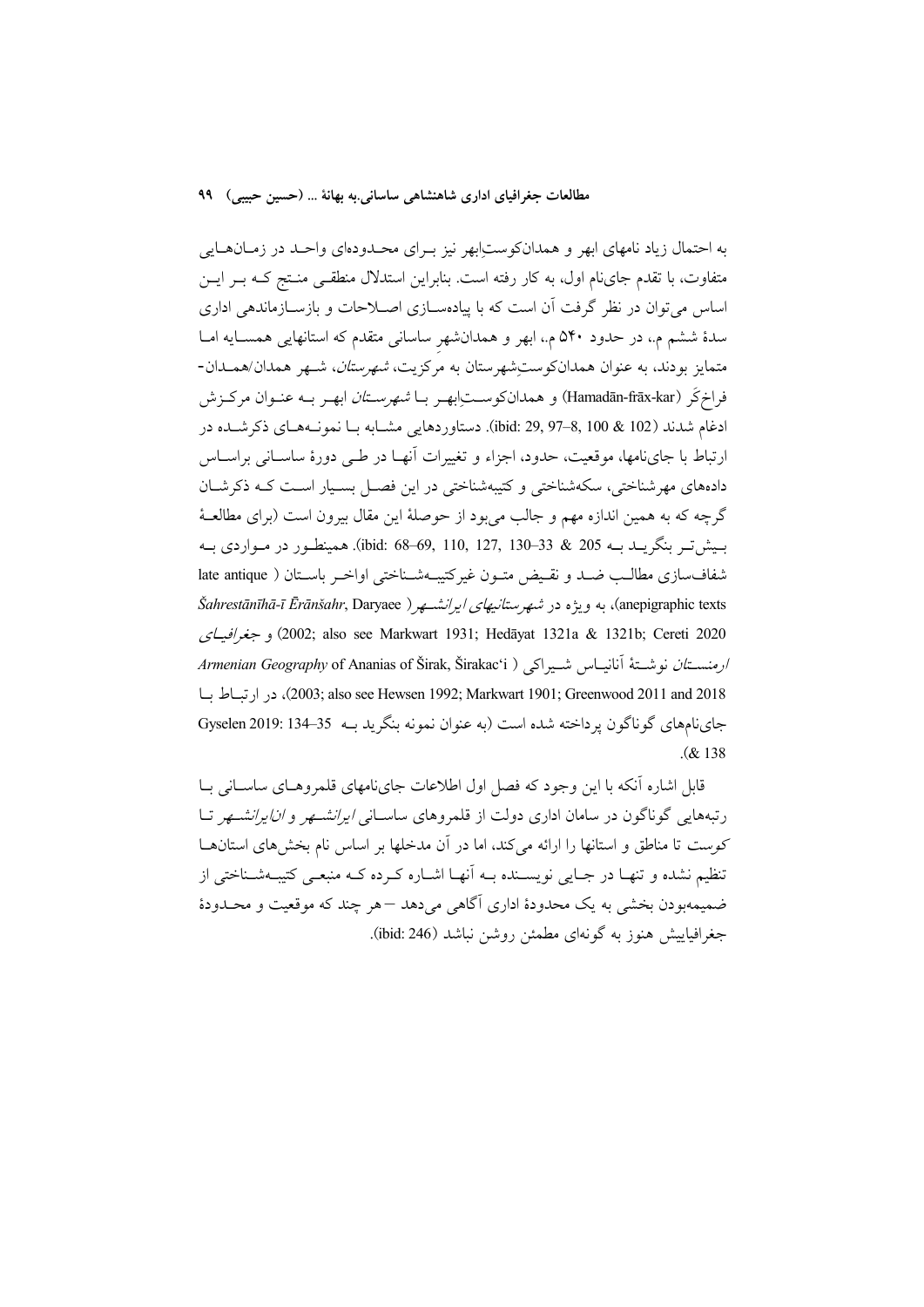۲.۲ حدود دانش امروزین از جغرافیای اداری دولت ساسـانی: نتیجــهگیــری كتاب

نويسنده بـالأخره در بخـش نتيجـهگيـريهـا (54-325 ibid: 3) آخـرين پيشـرفتهـا ( state of knowledge/state of the art) در جغرافیای اداری و جغرافیایی ساسانی را بـر پایــهٔ مطالعــهٔ طاقتفرسای همهٔ منابع اصلی پارسی میانه فراهم مـی کنـد. او در ایــن راه تــا حــد امکــان از فرضیهپردازی بر حذر مانده و تمام تلاشش برای دست پـافتن بـه نتـایج منطقـی کـه مطلقـا متکی بر مدارک مطمئن و دست اول هستند را به کار گرفته است. برای این کار، بـه روشــی میان رشتهای و بر اساس رویکردی کل نگرانه اما با دقتی بالا، نتیجه و چکیدهٔ مطالعات کتــاب در حوزههای گوناگون کتیبهشناسی، مهرشناسی، سکهشناسی و جغرافیای تاریخی در روایتــی واحد، یکدست و همساز با مدارک موجود ارائه شده است.

پس از یادآور شدن محدودیتهای منابع کتیبهشناختی در دسترس بــه زبــان پارســـی میانــه، بهویژه مهرشناسی، پرسشهایی که در حال حاضر بـرای مطالعـات ایــن حــوزه در یــی دارد و درعین حال دستاوردهای آن برای این یژوهشها یرداخته می شود. در همین راستاست کـه در اين جـا دسـتهٔ حـوزههـا و قلمروهـا، گونـههـاي ديوانهـا و اجـزاء و كـاربرد أنهـا توضـيح داده میشود. بحث مهم دیگر این بخش، مـیتوانـد تحلیـل مهرهـای رسـمی دیوانسـالاران ساسانی و شمایل نگاری ویژهٔ آنها در کنار مهرهـای اداری تلقـی شـود. هـمچنـین شناسـایی مهرشناختی (sigillographic) وضعیت اداری شهرهای سـلطنتی گونـاگون بـر اسـاس چنـین شواهدی در دوران ساسانی متقدم و متأخر از دیگر مباحث مرتبط نتیجهگیــری کتــاب اســت (ibid: 323 & above). سپس در قسمت دیگر این بخش به نتایج حاصلشده برای جغرافیـای تاریخی به شکلی مصداقی اشاره می شود. در این ارتباط به نهاد نیابت سـلطنت و انطبــاق آن در نظام اداری ساسانی پرداخته می شود. اما مهمتر شاید روشن کردن یدیــدهٔ تحــرک و تغییــر جاي نامهاست. اَنچنانکه قدرت ديزجي (2016) اساسا بر پايهٔ منابع تاريخنگــاري اســلامي در مقالهٔ مهمش به مکان یابی، تغییرات موقعیت مکانی و محدودهٔ ایالت پارثیای دورهٔ هخامنشــی و منطقهٔ پهلو (Pahlaw) دوران اشکانی متأخر، ساسانی و اسلامی پرداخته، و چنانکه در بالا در مورد شهرهای سلطنتی اشاره شد، گیزلن تغییـرات وضـعیت اداری تقسـیمات ارضــی را همگام با تحرک و تغییرات در محدودهٔ آنان در دوران مختلف و با قیاس منابع کتیبهشـناختبی دوران اولیه و متأخر ساسانی به شکلی فراگیر و ویژه در مورد دورهٔ ساسانی بررسی مــی کنــد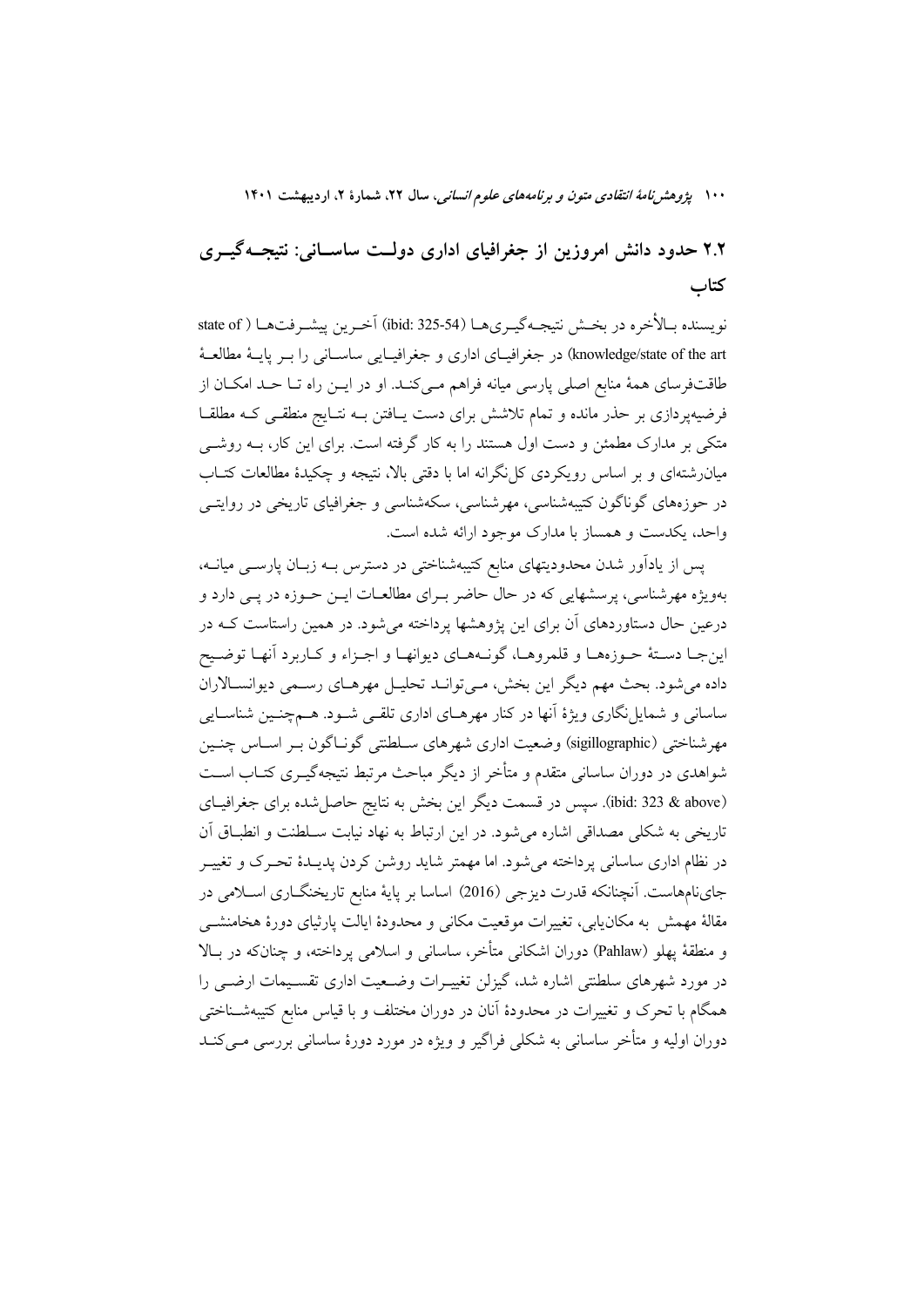- از جمله در ارتباط بـا پهلـو ساسـاني (34-33, Gyselen 2019: 168, 233). در همـين راسـتا در مطالعهٔ تطبیقی منابع برهههای زمانی گوناگون دورهٔ ساسانی، چنــد مــورد روشــن مــیشــود: استانهایی که هم در منابع اصلی سدهٔ سـوم و هــم در آن ســدهٔ ششــم م. تصــدیق شــدهانــد؛ شهر و/یا پادشاهیهای سدهٔ سوم که در منابع سدهٔ ششم به عنـوان اسـتان معرفـی شــدهانــد — همچون اَدُربادگان، میشان (Mēšān)، گرگان و نودشیرگان (Nōdšīragān)؛ استانهایی کـه در سدهٔ ششم م. و در اثر اصلاحات دولتی دچار تغییر نام شدهاند —مانند همدان و ابهـر؛ *شـهر* (مناطق) سدهٔ سوم م. کـه در منـابع کتیبـهشـناختی سـه سـدهٔ بعـدی نیــز بــه عنــوان منطقــه شناخته می شوند –همچون کرمان و پارس (idem). نویسنده استدلال می کند کـه بــا مطالعــهٔ در زمانی منابع اصلی، تحول پیوستهٔ شبکهٔ دیوانسالاری ارضی و دولتی آشکار مـیشــود کــه گواه تکامل این دولت از شکل اولیهٔ دربرگیرندهٔ چندین واحد گوناگون با کنتـرل کـموبـیش مستقیم دولت مرکزی به چـارچوبی اسـت کـه بـه شـکلی روزافـزون سـاختارمندتر، دارای سلسلهمراتبي پيچيدهتر و قابل قياس با دولت مدرن مي شود.

در قسمتهای دیگر، به ایران شرق*ی و ان/یرانشهر (An-Ērānšahr*) پرداختـه شــده اســت. در مورد اول، ايران شرقي، نويسنده به شواهد دوران حكومت يادشـاهان گونـاگون ساسـاني در آنجا می پردازد (39–33 :bid). در ارتباط با *انایرانشهر* کــه تقریبــا ســرزمینهای قفقــاز را دربرمیگیرد و تمایزش با سـرزمینهای *ایرانشـهر* از همـان آغـاز دوره، در سـدهٔ سـوم م.، در کتیبههای کردیر –در سرمشهد و بر کعبهٔ زردشت –و نرسه بـر بنـای پـایکولی ذکـر شـده (ibid: 12 & 127; see also n. 62)، او كلية مدارك كتيبهشـناختى ساسـاني را مـرور مـى كنـد (ibid: 349-54). بنابراین مواردی از جمله کتیبههای یادمانی میانهٔ سـدههـای سـوم و ششـم، کتیبهٔ یـک ظـرف سـیمین، منـابع سـکهشـناختی و مهرشـناختی بـرای تحلیـل و تکامـل دیوانسالاری ساسانی متأخر در قفقاز جنوبی به بحث نهاده شده است.

# ۳.۲ راهنماها و پیوستهای کتاب

ليست طرحهـا، جــدولها و نقشــههــا (80–371 :bid) و بخــش راهنمــاي نامهــاي گونــاگون (59–ibid: 355)، استفاده از کتـاب را بـرای خواننـده آسـانتر مـی کننـد. راهنماهـا کـه بـرای بهرهبرداری یژوهشگران حوزههای متنـوعی از مطالعــات ساســانی بســیار کــاربردی هســتند (Wiesehöfer 2020: 146-47)، در چهار قسمت متمايز ارائه شدهاند: راهنمـاي جـاينـامهـا،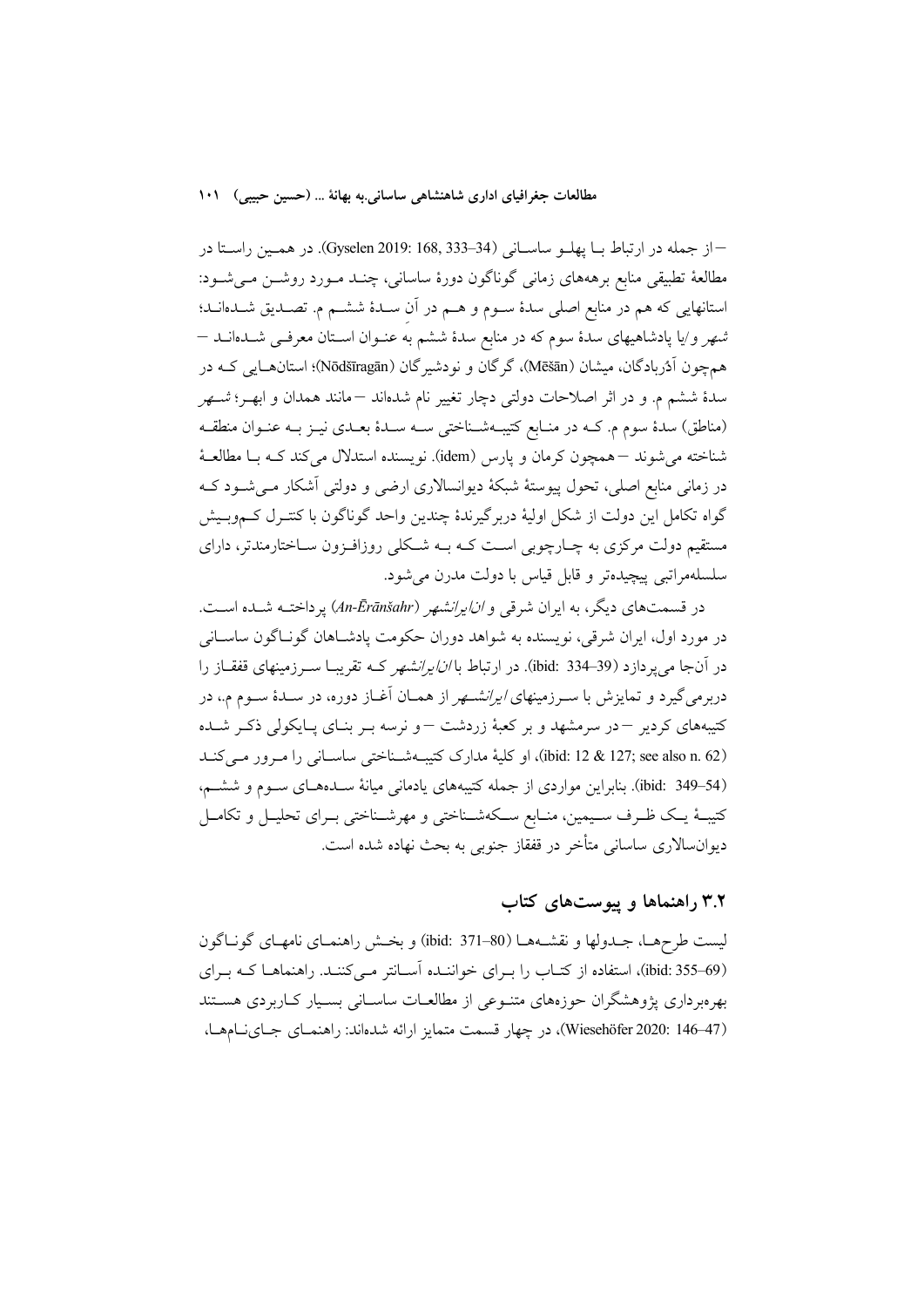قومنامها و اصطلاحات جغرافيايي؛ راهنماي نام ديوانها، ديوانسـالاران و عنـوانهـاي رسـمي؛ راهنمای نام اشخاص؛ راهنمای نام و نام اختصاری کارگاههای ضرب سکهٔ ساسانی و عــرب-ساسانی. از این میان نخستین راهنما مفصلترینشـان اسـت (Gyselen 2019: 355–63). بخــش بعدی کتاب، پیوستهای مفصل آن را در بر میگیرد (462–381 :jbid) که نخستینشان پیوست استنادهای یکایک مهرهـا و اثـرمهرهـا بـر گــا مهرهاسـت (414–385 :jbid). ایــن پیوســت، الف، چهار مجموعهٔ متفاوت مهرشناختی را معرفی میکند: مهرهای دیوانهای ارضبی دولت ساسانی (ATs) با ضمیمه و زیرمجموعهٔ مهر دیوان ارضی کلیسای شـرق (Es)، اثـرمهرهـای دیوانهای ارضی (ATb)، مهرهای رسمی دیوانهای ارضی (OTs) با ضمیمهٔ تقلیدهای محلبی مهرهای رسمی دیوانسـالاران ارضـی (I-OTs)، اثـرمهرهـای گـلمهرهـای مهرهـای رسـمی ديوانسالاران ارضي (OTb). اما مهمترين ييوسـتها، دو تـاي بعـدي هسـتند (62–ibid: 415). بهویژه مجموعهٔ کامل مهرهـا و اثـرمهرهـای اداری و رسـمی در «پیوسـت ب»، همـراه بـا ضمیمههایی برای یک مهر اداری کلیسا و دو مهر رسمی محلی، فراهم شده است. ایــن کــار در تطابق با انتشارات مهرشناختی و کتیبهشناختی در این سـطح علمـی و بـه شـیوه و دقـت بالای معمول گیزلن در قالب جدولی چشمگیر انجام شده که کلیهٔ اطلاعات شمایل نگارانــه و کتیبهشناختی هر مهر ⁄اثرمهر را با طراحی تصویری، نویسهگردانی و آوانویسی ارائــه مــیکنــد. «پيوسـت پ» نيــز واژەنامــهٔ كتــاب اســت (62–ibid: 453) كــه در دو بخــش آن، نويســنده نویسهگردانی و آوانویسی جایiامها، عنوانها، نام اشخاص و دیگر اصطلاحهای پارسـی میانـهٔ آمده در متن را فراهم كرده است. جايiامها شامل نام پادشاهيهاي محلي، استانها، منطقههـا و کوست با ارجاع به مهر ⁄اثرمهر مربوطه در «قسمت الـف»، جـاينامهـايي بـا وضـعيت اداري نامشـخص در «قسـمت ب»، نـام بخشـها (cantons) در «قسـمت پ» و علائـم اختصـاري جاي نامها در «قسمت ت» است. در حاليكه عنوانهـا در دو قسـمت متمـايز نـام ديـوان هـاي ارضی و عنوانهای متفرقه که به ترتیب با حروف الفبا مشخص شدهاند، ارائه شدهاند.

# ۳. نکاتی برای بهبود و پیشرفت در پژوهش های آینده

نکات ساختاری و محتوایی محدودی هست که به طور بالقوه می توانست به نتیجـهای حتـی بهتر در کتاب مورد نظر بینجامد. شاید بهتر میٖبود که شمارهٔ طرحها، نقشههــا و جــدولها بــه شکلی یی دریی و پیوسته در سراسر کتاب لحاظ شود.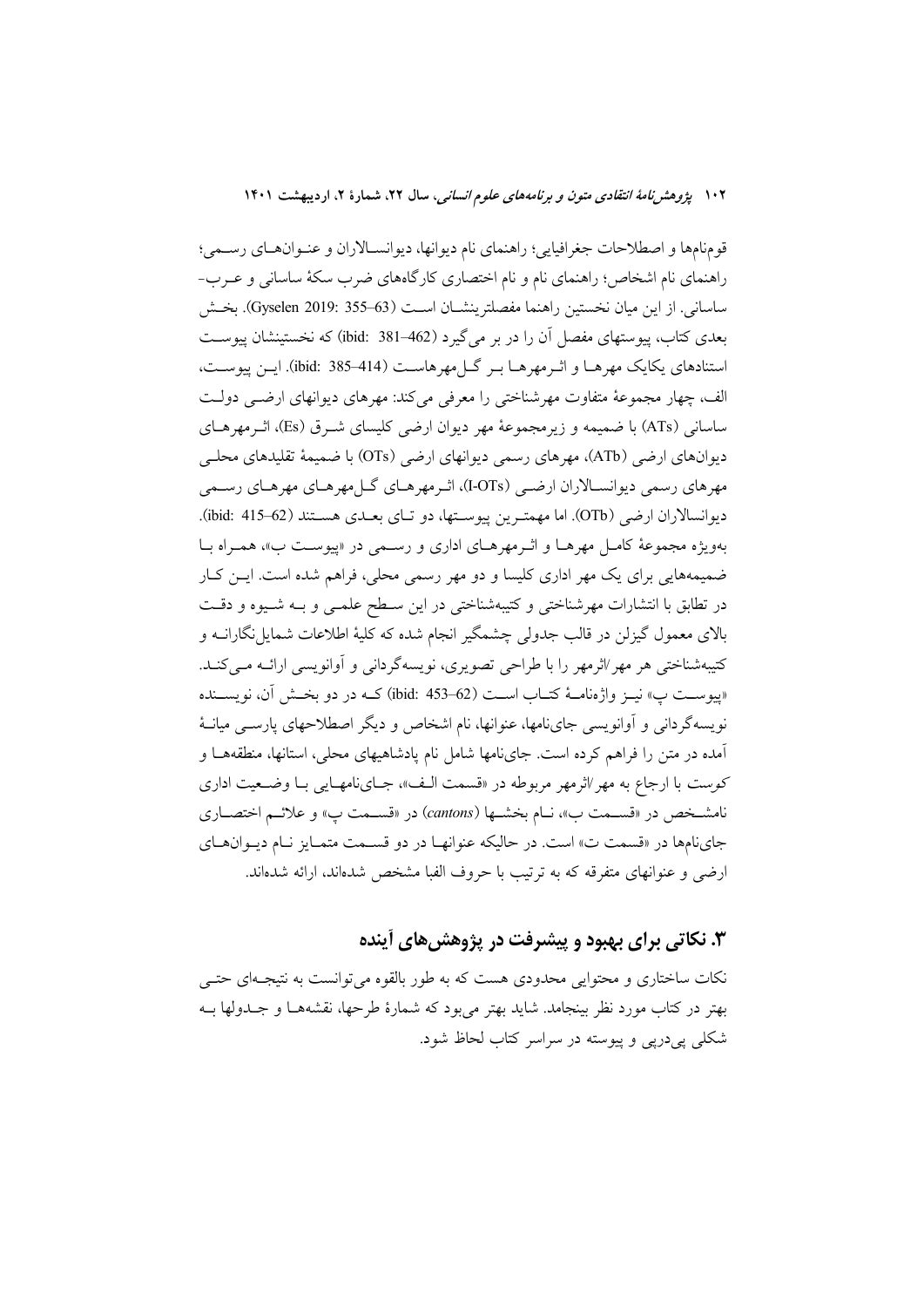با وجود تأكيد عنوان كتاب بر تكيــهاش بــر منــابع كتيبــهشــناختى، امــا شــايد از يكــى از مهمترین منابع مهرشناختی ساسانی انتظار این مے رفت کـه در بخشــی جداگانــه بــه نمــود شمایلنگارانهٔ مهرهای رسمی، به عنوان یکی از مواد مهم مطالعاتی کتاب مورد نظر، و نیز بــه گونههای مهرهایی که یا خودشان در دسترس بـوده و یـا از طریــق اثرشــان بــر گــل4هرهــا قابل شناسایی هستند، بیشتر بیـردازد. توســعههــای نســبتا متــأخر در زمینــههــای مهرشناســی، گوهرشناسی، تاریخ هنر و باستانشناسی ساسـانی آشـکار کـردهانــد کــه ایــن دادههــا بــرای پژوهش گران از جنبههای گوناگونی دارای اهمیت هستند. از جمله مـیتوان بـه سـنتهـای رسمی پیرامون یوشیاک و جبواهرآلات اشباره کبرد. در این راستا آشبکار شبده کبه این مشخصههای صاحبِمنصبان و دیوانسالاران بر اساس رتبه، وابستگیهای نسـبی و خــانوادگی و نیز دورهٔ زمانی دارای تمایزهایی هر چند ظریف اما قابل توجه بودهانــد. بنــابراین مهرهــای رسمی ساسانی خواه متقدم و خواه متأخر، منبعی چشمگیر در این باره بــه شــمار مــیرونــد. ۔<br>کمبااین کبه سا توجبه سه پیچیندگیهای پیالئو گرافی کتیبههیا و آسیبهایی کبه عمومیا اسن نوشتههـا ديــدهانــد، بررســي ويژگيهــاي شـــهايل نگارانــه مــي توانــد در تاريخگــذاري نســبي مجموعهها و بافتارهای کشف مـواد نیـز کمـک کنـد. افـزون بـر ایـن، اطلاعـات پیرامـون گونهشناسی مهرها به طور بالقوه گــواه ســنتهای هنــری و اداری رســمی دولــت ساســانی در برهههای گوناگون این دوره هستند. همینطور به عنـوان یـک باســتانشــناس، بافتـار کشــف دادهها را اولویتی مطالعاتی میدانم. قید این نکتـه بـرای پژوهشـگرانی کـه بـا محوطـههـای دورهٔ ساسانی اَشنایی زیادی ندارند نیز میتوانست کاربردی باشد. بنـابراین اطلاعـات دقیـق دربارهٔ محل کشف و منشأ یافتهها در مورد نمونههای به دست آمده از کاوشهای نظـامهنــد و آنچه که برای مواردی که از طریق بازارها به مجموعههای شخصی و مـوزههـا راه یافتـهانـد دردست رس است، مي توانست مورد استفادهٔ خوانندگان قرار گيرد.

از زمان انتشار این کتـاب، خوشـبختانه اکتشــافها و انتشــارهای مـرتبط نــویی بــه انجــام رسیده است – چنانکه اشاره شد بعضی با مشــارکت خــود گیــزلن. امیــد آنکــه در آینــدهای نزدیک پژوهشی جدید، کتاب مورد بررسی را بــه ویــژه بــا ارائــهٔ مــدخل(هــای بخــش(هــای استانهای گوناگون و بررسی دقیـق دادههـای ایـن سـطح اداری، حـدأقل در دورهٔ ساسـانی متأخر، تكميل كند.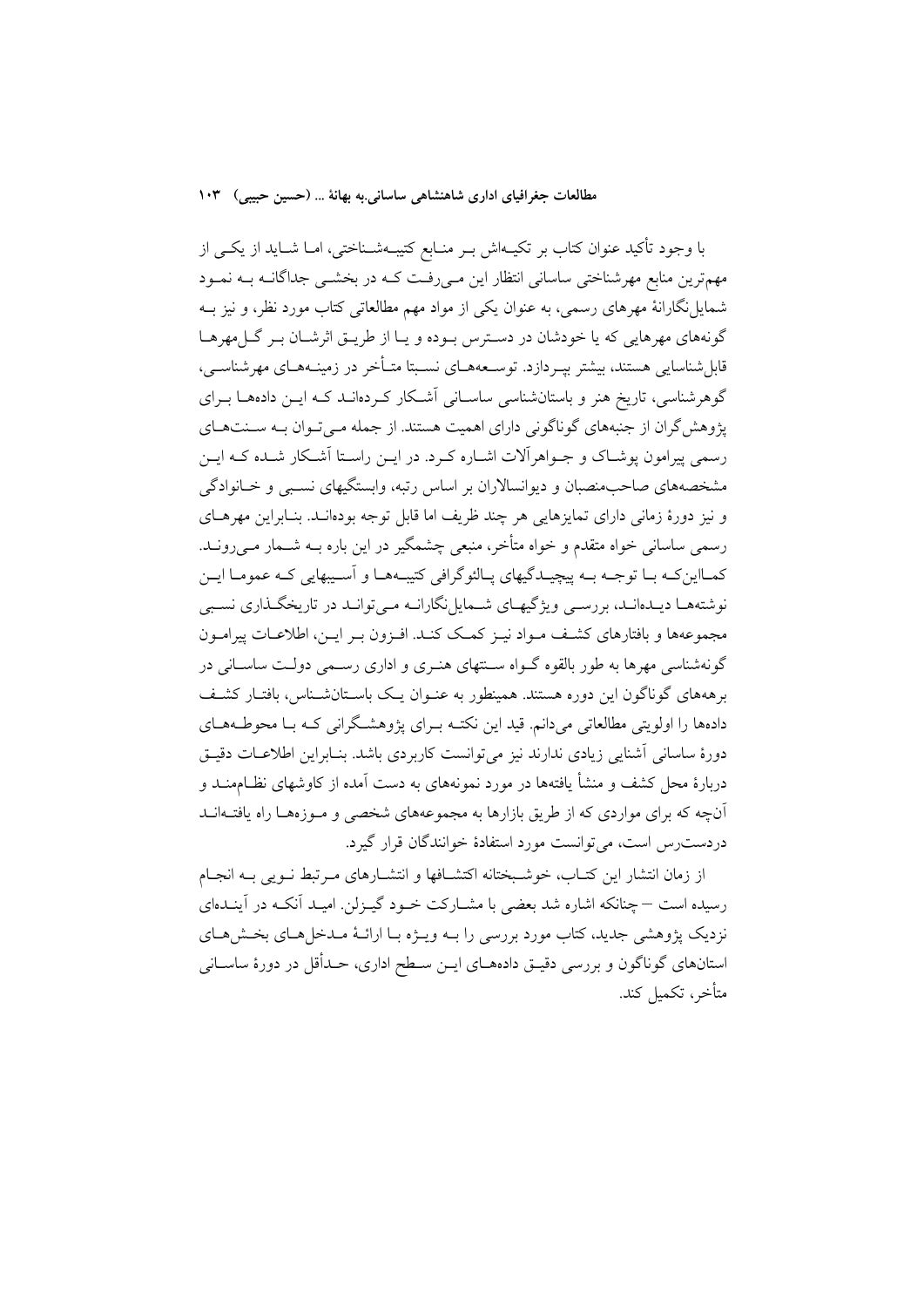## ۴. نتیجهگیری

کتاب «جغرافیای اداری شاهنشاه<sub>ی</sub> ساسانی<sub>.</sub> شواهد کتیبهشناخت<sub>ی</sub> یارسی میانه» بهروزتـرین و کامل ترین منبع برای مطالعات جغرافیـای اداری و تـاریخی شاهنشـاهی ساسـانی اسـت امـا میتواند فراتر از این شاخهٔ مطالعاتی به خصوص، منبعـی مهـم بـرای پژوهشـگران تــاریخ و باستانشناسی ساسانی شمرده شود. ارائهٔ روایتی از کل دورهٔ ساسانی اساســا بــر پایــهٔ مطالعــهٔ تطبيقي مواد كتيبهشناختي يادماني از يادشاهان و دولتمردان عالى رتبهٔ دورهٔ ساساني متقلدم با سکهها و مهرهای اداری و رسمی دیوانها و دیوانسالاران ساسانی سدههای ششـم و هفـتم م. از ویژگی های مهم این کتاب است.

از مهمترین نقاط قبوت کتـاب *جغرافیـای اداری شاهنشـاهی ساسـانی* اسـتفاده از مـواد مطالعاتی ارائهشده در دو فصل کتاب برای پرداختن به موضوعاتی در حــوزههــای گونــاگون مطالعات ساسانی از جمله مهرشناسی، کتیبهشناسی، سـکهشناســی و جغرافیــای تــاریخی بــه شکلی یکدست و فراگیر و به نحوی که با شواهد در دسترس فعلـی همســاز باشــد، اســت. بنابراین نه تنها برای متخصصان هـر یـک از ایــن حــوزههــای مطالعــاتی کــه پــژوهش گــران ریشهشناسی و پالئوگرافی پارسی میانه، تـاریخ هنـر، زندگینامـهٔ اعضـای خانـدان سـلطنتی و نخبگان (prosopography)، ساختار اجتماعي و سنن طبقـاتي و تشـريفاتي سلسـلهٔ ساسـاني، تاریخ ادیان و نیز مطالعات مکتب تاریخنگاری عمومی در قالب جهان باستان متأخر بهعنــوان یک کل، مورد استفاده قرار گیرد.

خوش بختانه من این فرصت را داشتهام که در قالب پـروژهٔ انتشـار آرشـیو گــلمهرهــای اداری ساســانی متــأخر تپـــهبردنکـــون (Khosrowzadeh *et al*. 2020a & 2020b) در کنــار كاوشـگران ايــن محوطــه بــا گيــزلن همكــاري آموزنــدهاي داشــته باشــم. در ايــن يــروژهٔ تحقیقاتی بود کـه مـن فراتـر از مطالعـهٔ منفعلانـهٔ نتیجـهٔ کارهـای وی، در جریـان یکـی از تحقیقاتش با او مشارکت کرده و از معیار و پیمون تقریبا کمالگرایانهاش مطلع شـدم. میزانــی که این دانشمند دانش و ایراندوست، خود را بر آن وقف پژوهش گفتهشده کـرد بــرای مــن که جوانی با تجربهٔ محـدود و در آغــاز راه دانشـگاهی هسـتم، الهــام٬خـش و دلگــرمکننــده بو ده است.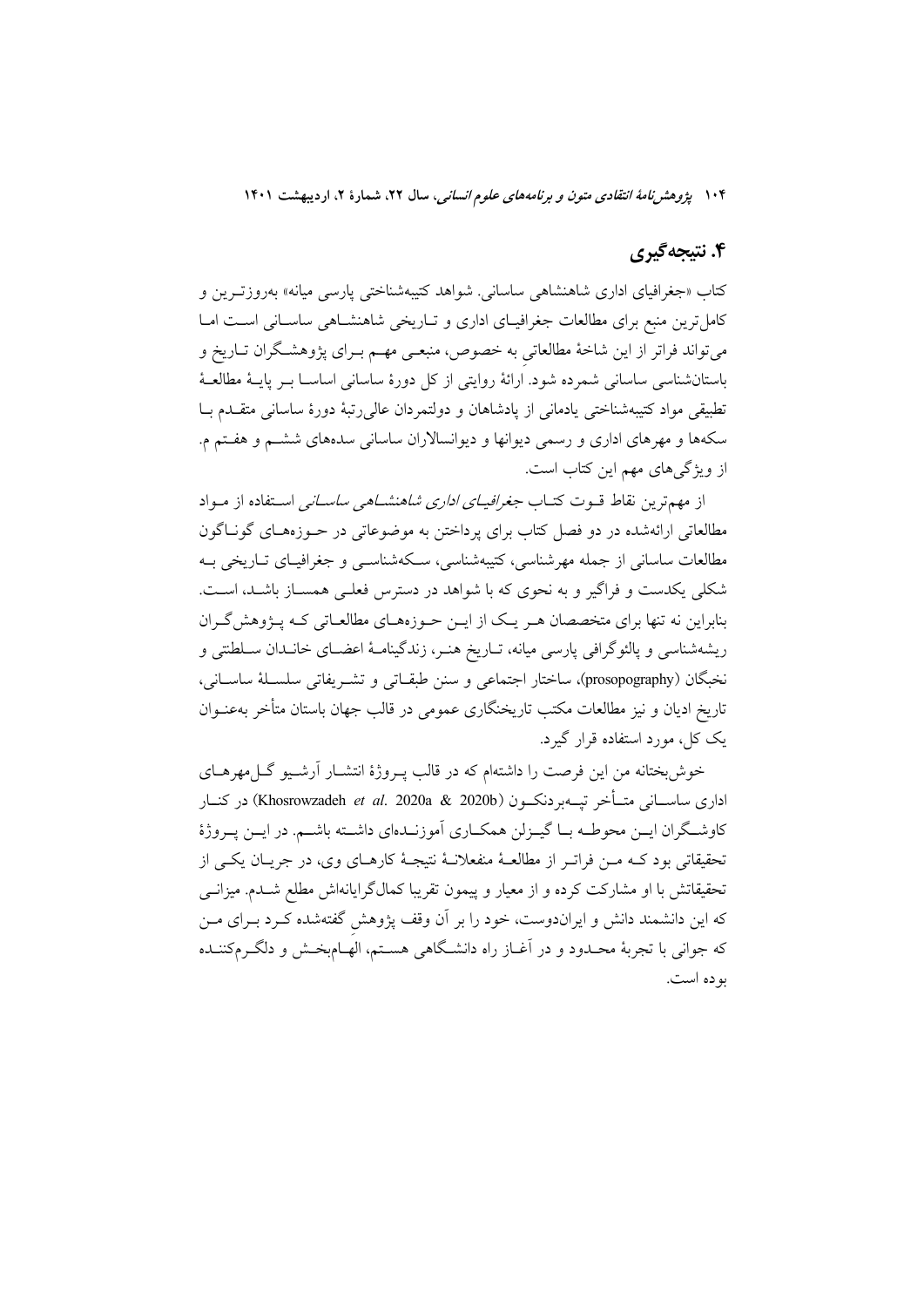مطالعات جغرافياي اداري شاهنشاهي ساساني.به بهانة … (حسين حبيبي) ١٠٥

# ۱.۴ سیاس گزاری

از جوزف ویزهوفر و ریکا گیزلن برای به اشتراک گذاشتن بے دریـغ انتشــارات و اطلاعــات مرتبط و بسیار سودمندشان سیاسگزارم. ناگفته پیداست که کاستیهای این نوشته به تمـامی بـه من پر می گر دد.

#### كتابنامه

هدایت، صادق (۱۳۲۱ الف)، «شهرستانهای ایرانشهر»، مهر، س ۷، ش ۱. هدایت، صادق (۱۳۲۱ ب)، «شهرستانهای ایرانشهر»، مهر، س ۷، ش ۳.

- Alram, Michael, Rika Gyselen, Robert Linke and Manfred Schreiner (1997), Sylloge nummorum Sasanidorum. Die Münzen der Sasaniden aus der Bibliothèque nationale de France, dem Münzkabinett der Staatlichen Museen zu Berlin und dem Münzkabinett am Kunsthistorischen Museum in Wien [Anzeiger der Philosophisch-Historischen Klasse 134(1). Vienna: Austrian Academy of Sciences Press.
- Alram, Michael and Rika Gyselen (2003), Sylloge Nummorum Sasanidarum. Paris-Berlin-Wien: Tome I: Ardashir I. - Shapur I. (Veroffentlichungen der Kommission fur Numismatik), Vienna: Austrian Academy of Sciences Press.
- Alram, Michael and Rika Gyselen (2012), Sylloge Nummorum Sasanidarum: Tome II: Ohrmazd I. - Ohrmazd II [Veröffentlichungen der numismatischen Kommission, 53], Vienna: Austrian Academy of Sciences Press.
- Borisov, Andreĭ ÍAkovlevich and Vladimir Grigor'evich Lukonin (1963), Sasanidskie Gemmy, Hermitage: Izd-vo Gos.
- Brunner, Christopher J. (1978), Sasanian Stamp Seals in the Metropolitan Museum of Art, New York: Metropolitan Museum of Art.
- Brunner, Christopher J. (1979), "Sasanian Seals in the Moore Collection; Motive and Meaning in Some Popular Subjects", Metropolitan Museum Journal, vol. 14.
- Brunner, Christopher J. (2008), "Geographical and Administrative Divisions: Settlements and Economy", in: Cambridge Histories Online, Ehsan Yarshater (ed.), Cambridge, Mass.: Cambridge University Press. Available at https://www.cambridge.org/core (accessed on 23 Jul 2019).
- Cereti, Carlo (2020), "Remarks on The Cities of Eranšahr and its Date in the Light of the Xwadāy-nāmag and Sasanian Primary Sources", in: A Turquoise Coronet Studies in Persian Language and Literature in Honour of Paola Orsatti, Mohsen Ashtiany & Mauro (eds.), Wiesbaden: Reichert. Available online at: https://reichert-Maggi verlag.de/9783954905102 a turquoise coronet-detail (accessed on 30 May 2021).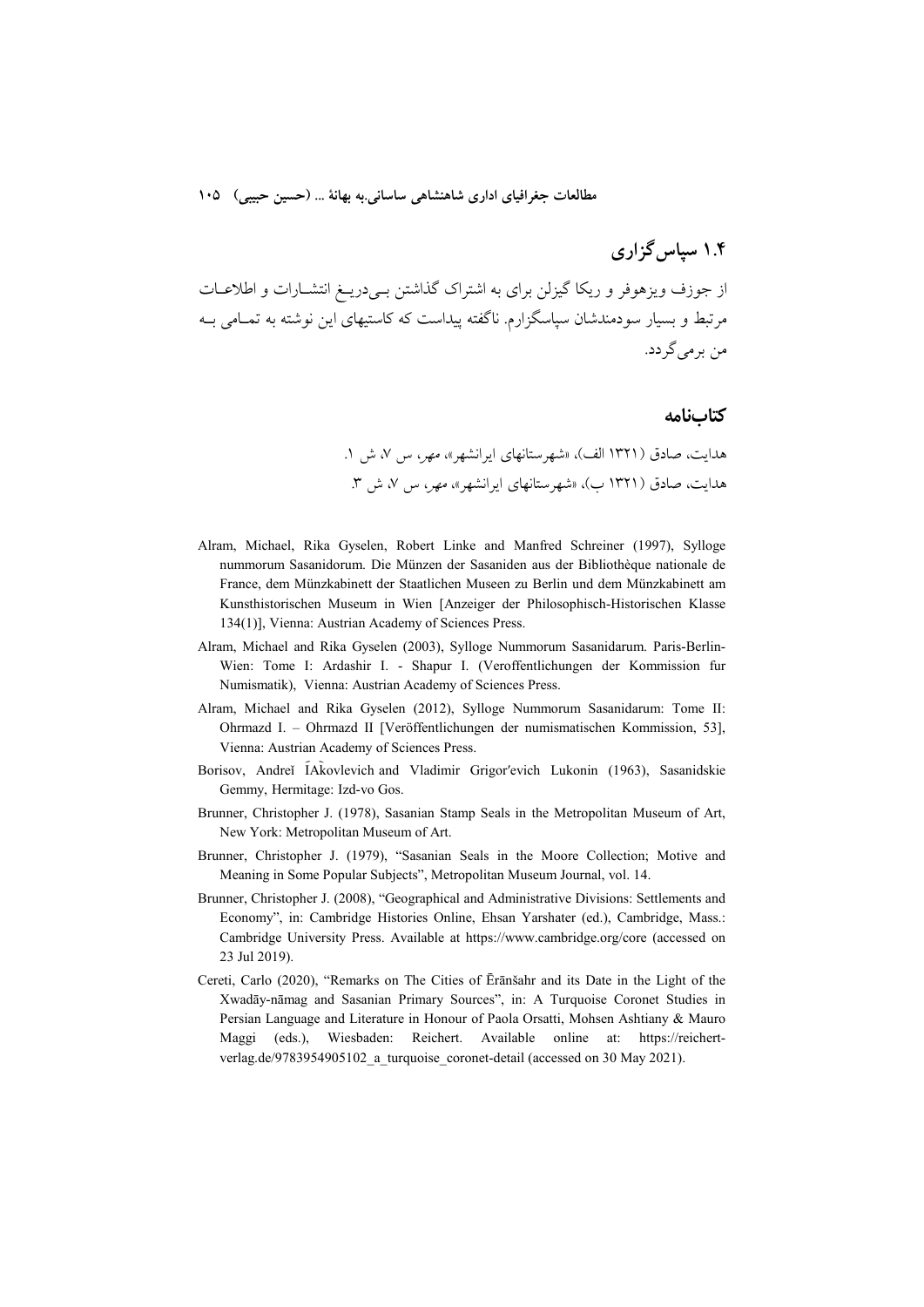- Daryaee, Touraj (2002), Šahrestānīhā ī Ērānšahr. A Middle Persian Text on Late Antique Geography, Epic, and History; with English and Persian Translations and Commentary (Bibliotheca Iranica., Intellectual traditions series, no. 7), Costa Mesa: Mazda Publishers.
- Frye, Richard N. (1968), "Sasanian Clay Sealings in the Collection of Mohsen Foroughi", Iranica Antiqua, vol. VII.
- Frye, Richard N., ed. (1973). Sasanian Remains from Qasr-i Abu Nasr: Seals, Sealings, and Coins (Iranian Series: No. 1). Cambridge, Mass.: Harvard University Press.
- Ghasemi, Parsa and Rika Gyselen (2019), "Bulles administratives sassanides trouvées à Tole Qaleh Seyfabad (Fārs)", in: L'Orient est son jardin. Hommage à Rémy Boucharlat [Acta Iranica, 58], Sébastien Gondet and Ernie Haerinck (eds.), Leuven: Peeters.
- Ghodrat-Dizaji, Mehrdad (2016), "Remarks on the Location of the Province of Parthia in the Sasanian Period", in: The Parthian and Early Sasanian Empires: Adaptation and Expansion (Proceedings of a Conference Held in Vienna, 14–16 June 2012), Vesta Sarkhosh Curtis, Elizabeth J. Pendleton, Michael Alram and Touraj Daryaee (eds.), Oxford & Philadelphia: Oxbow Books.
- Gignoux. Philippe (1971). "La liste des provinces de l'Eran dans les inscriptions de Šabuhr et de Kirdīr", Acta Antiqua Academiae Scientiarum Hungaricae, vol. XIX.
- Gignoux, Philippe (1974), "Nouveaux toponymes sassanides", Journal Asiatique, vol. CCLXII.
- Gignoux Philippe (1978), Catalogue des sceaux, camées et bulles sasanides de la Bibliothèque Nationale et du Musée du Louvre: II. Les sceaux et les bulles inscrits, Leuven: Peeters.
- Gignoux, Philippe (1980a), "Sceaux chrétiens d'époque sasanide", Iranica Antiqua, vol. 15.
- Gignoux, Philippe (1980b), "Titres et fonctions religieuses sasanides d'après les sources syriaques hagiographiques", Acta Antiqua Academiae Scientiarum Hungaricae, vol. 28  $(1980, 1983)$ .
- Gignoux, Philippe (1992), "À propos de la géographie administrative sassanide", Revue numismatique, vol. 6, no. 34.
- Gignoux, Philippe (2005), Online edition of Encyclopaedia Iranica, Ehsan Yarshater (ed.), under the entry "Drivōšān Jādag-gōw ud Dādwar". available at https://iranicaonline.org/articles/driyosan-jadag-gow-ud-dadwar 21 *(accessed)*  $\alpha$ December 2019).
- Gignoux, Philippe (2010), "La collection de textes attribuables à Dādēn-vindād dans l'Archive pehlevie de Berkeley", in: Res Orientales XIX: Sources for the History of Sasanian and Post-Sasanian Iran, Rika Gyselen (ed.), Bures-sur-Yvette: Groupe pour l'étude de la civilisation du Moyen-Orient.
- Gignoux, Philippe & Rika Gyselen [avec la collaboration de Adrian David H. Bivar] (1982), Sceaux sassanides de diverses collections privees (Cahiers de Studia Iranica), Leuven: Peeters.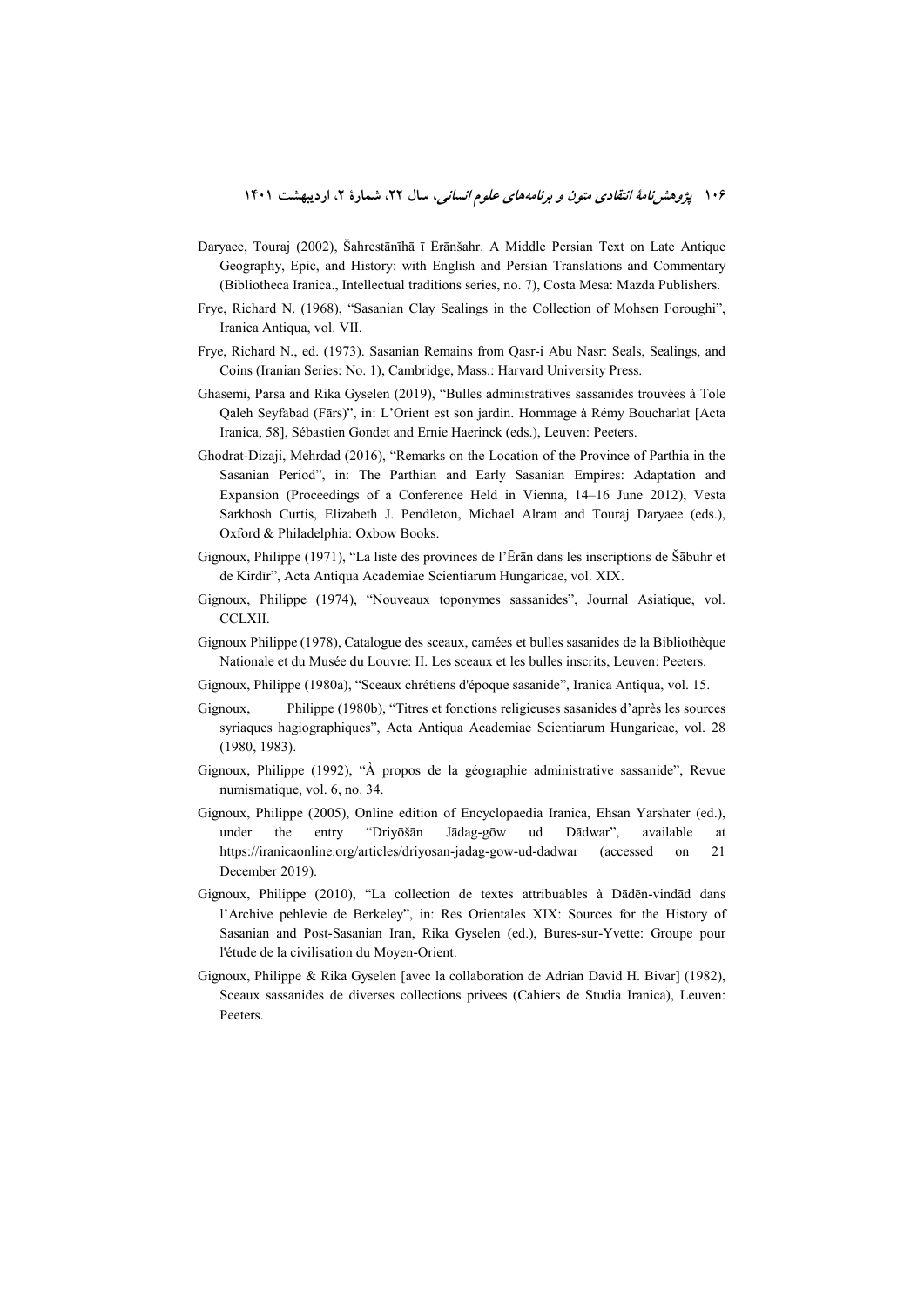- Gignoux, Philippe and Rika Gyselen (1987), Bulles et sceaux sassanides de diverses collections (Studia Iranica, cahier 4), Paris: Association pour l'avancement des études iraniennes.
- Göbl, Robert (1976), Die Tonbullen vom Tacht-e Suleiman: Ein Beitrag zur spätsasanidischen Sphragistik, Berlin: Dieter Reimer Verlag.
- Greenwood, Tim (2011), "A Reassessment of the Life and Mathematical Problems of Anania Širakac'I", Revue des Études Arméniennes, no. 33.
- Greenwood, Tim (2018), Encyclopædia Iranica, Online Edition, E. Yarshater (ed.), under the entry "Ananias of Shirak (Anania Širakac'i)", available http://www.iranicaonline.org/articles/ananias-shirak (accessed on 17 December 2019).
- Gyselen, Rika, (1977), "Trésor de monnaies sasanides trouvé à Suse", Cahiers de la Délégation française en Iran, no. 7.
- Gyselen, Rika (1981), "Un trésor iranien de monnaies sasanides, Ve VIe siècles", Revue numismatique, no. 23.
- Gyselen, Rika (1984a), "La transition de l'Iran sassanide à l'empire des califes, d'après les monnaies, Comptes rendus des séances", Comptes rendus des séances de l'Académie des Inscriptions et Belles-Lettres, no. 128, vol. 4.
- Gyseleń, Rika (1984b), "Le monnayage de cuivre umayyade à légendes pehlevies de Suse", Cahiers de la Délégation française en Iran, no. 14.
- Gyselen, Rika (1986), "Ateliers monétaires et organisation administrative sassanides", in: Proceedings of the 10th International Congress of Numismatics. Actes du 10ème Congrès international de numismatique, London, September 1986, pp. 517–25.
- Gyselen, Rika (1989a), La géographie administrative de l'Empire Sassanide. Les témoignages sigillographiques (Res Orientales I), Bures-sur-Yvette: Groupe pour l'étude de la civilisation du Moyen-Orient.
- Gyselen, Rika (1989b), "Note de métrologie sassanide. Les drahms de Khusro II", Revue belge de numismatique et de sigillographie, no. 135.
- Gyselen, Rika (1990), "Un trésor de monnaies sassanides tardives", Revue numismatique, no. 32.
- Gyselen, Rika (1993), Catalogue des sceaux, camées et bulles sassanides de la Bibliothèque Nationale et du Musée du Louvre, Vol. I. Collection générale, Paris: Bibliothèque nationale de France.
- Gyselen, Rika (1995), "Les sceaux des mages de l'Iran sassanide", in: Au Carrefour des religions : Mélanges offerts à Philippe Gignoux (Res Orientales, VII), Gyselen, R. (ed.), Bures-sur-Yvette: Groupe pour l'étude de la civilisation du Moyen-Orient.
- Gyselen, Rika (2000), "Un dieu nimbé de flammes d'époque sassanide", Iranica Antiqua, no. XXXV.
- Gyselen, Rika (2001a), The Four Generals of the Sasanian Empire: some Sigillographic Evidence [Conferenze, 14], Rome: Istituto Italiano per l'Africa e l'Oriente.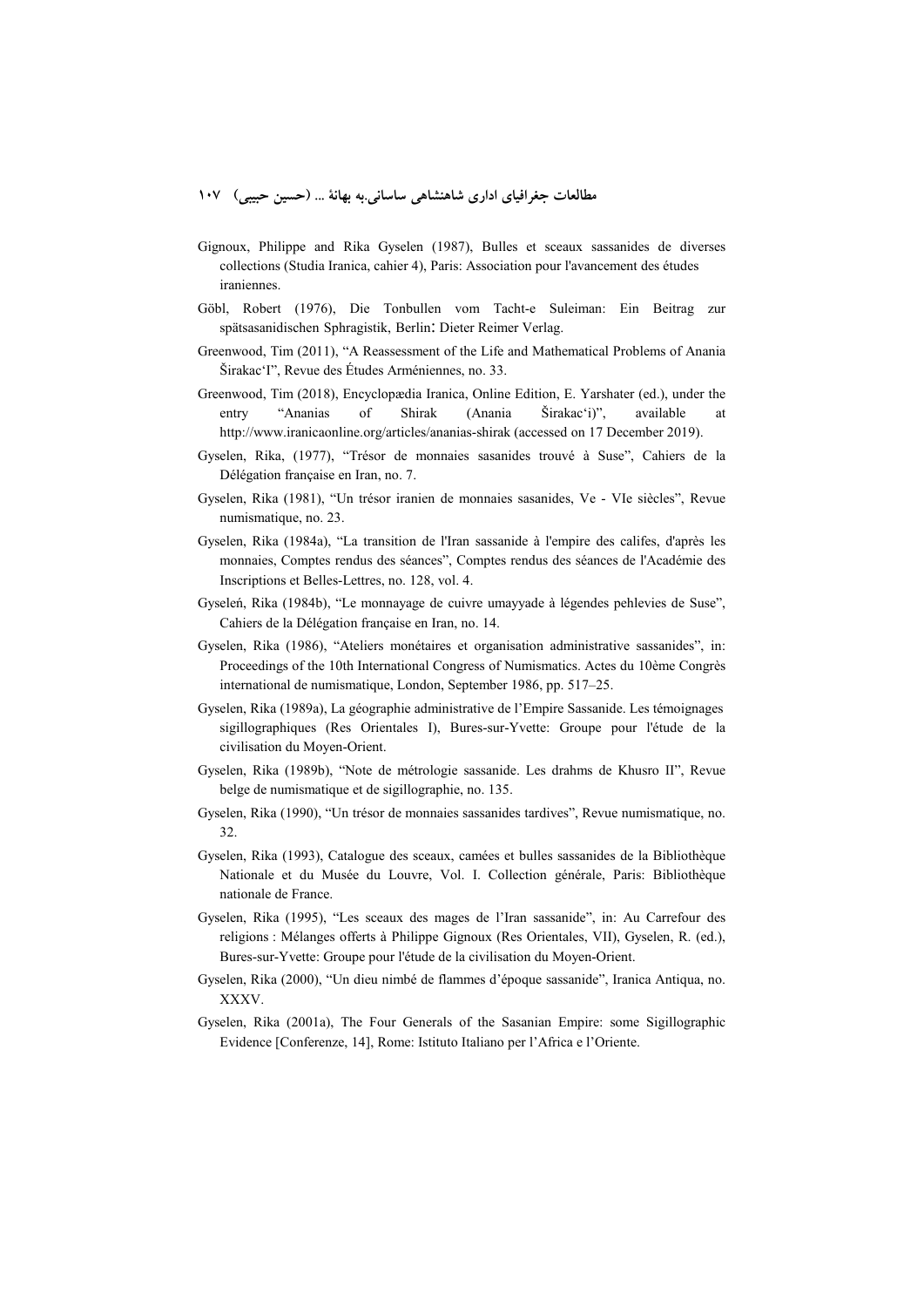- Gyselen, Rika (2001b), "La province sassanide d'Abhar. Nouvelles donnees dans les collections des Musees Royaux d'Art et d'Histoire de Bruxelles". Studia Iranica, no. 30.
- Gyselen, Rika (2001c), "La désignation territoriale des quatre spahbed de l'empire sassanide d'après les sources primaires sigillographiques", Studia Iranica, no. 30.
- Gyselen, Rika (2002), "Nouveaux matériaux pour la géographie historique de l'empire sassanide: Sceaux administratifs de la collection Ahmad Saeedi", Studia Iranica, no. 24.
- Gyselen, Rika (2003), "Le monnayage du roi sassanide Shapur Ier, 240 271. Vers une typologie", Bulletin de la Société française de numismatique, no. 58.
- Gyselen, Rika (2004), "New Evidence for Sasanian Numismatics: The Collection of Ahmad Saeedi", in: Res Orientales 16: Contributions à l'histoire et la géographie historique de l'empire sassanide, Rika Gyselen (ed.), Bures-sur-Yvette: Groupe pour l'étude de la civilisation du Moyen-Orient.
- Gyselen, Rika (2007), Sasanian Seals and Sealings in the A. Saaedi Collection (Acta Iranica 44, Textes et Mémoires XXIX), Louvain: Peeters.
- Gyselen, Rika (2008), Great-Commander (vuzurg-framadar) and Court Counsellor (darandarzbed) in the Sasanian Empire (224-651): The Sigillographic Evidence [Conferenze 19], Rome: Istituto Italiano per l'Africa e l'Oriente.
- Gyselen. Rika (2010), "Un trésor monétaire sassanide du VIe siècle", in: Res Orientales XIX: Sources for the History of Sasanian and Post-Sasanian Iran, Rika Gyselen (ed.), Buressur-Yvette: Groupe pour l'étude de la civilisation du Moyen-Orient.
- Gyselen, Rika (2012a), "Bulles administratives sassanides du British Museum de Londres", in: Res Orientales 21: Objets et documents inscrits en pārsīg, Rika Gyselen (ed.), Buressur-Yvette: Groupe pour l'étude de la civilisation du Moyen-Orient.
- Gyselen, Rika (2012b), "Nouvelles bulles administratives sassanides de la collection A. Saeedi, Londres", in: Res Orientales 21: Objets et documents inscrits en pārsīg, Rika Gyselen (ed.), Bures-sur-Yvette: Groupe pour l'Étude de la Civilisation du Moyen-Orient.
- Gyselen, Rika (2017), "L'administration sassanide et l'usage des sceaux", in Die Verwaltung im Achämenidenreich: Imperiale Muster und Strukturen / Administration in the Achaemenid Empire: Tracing the Imperial Signature, Akten des 6. Internationalen Kolloquiums zum Thema »Vorderasien im Spannungsfeld klassischer und altorientalischer Überlieferungen« aus Anlass der 80-Jahr Feier der Entdeckung des Festungsarchivs von Persepolis, Landgut Castelen bei Basel, 14. 17. Mai 2013, Bruno Jacobs, Wouter F. M. Henkelman & Matthew W. Stolper (eds.), Wiesbaden: Harrassowitz Verlag.
- Gyselen, Rika (2019). La géographie administrative de l'empire sassanide. Les témoignages épigraphiques en moyen-perse (Res Orientales, XXV), Bures-sur-Yvette: Groupe pour l'étude de la civilisation du Moyen-Orient.
- Hewsen, Robert H. (1992), The Geography of Ananias of Širak (Ašxarhac'oyc'): The Long and Short Recensions (Beihefte zum Tübinger Atlas des Vorderen Orients: Reihe B, Geisteswissenschaften Nr. 77), Wiesbaden: Reichert.